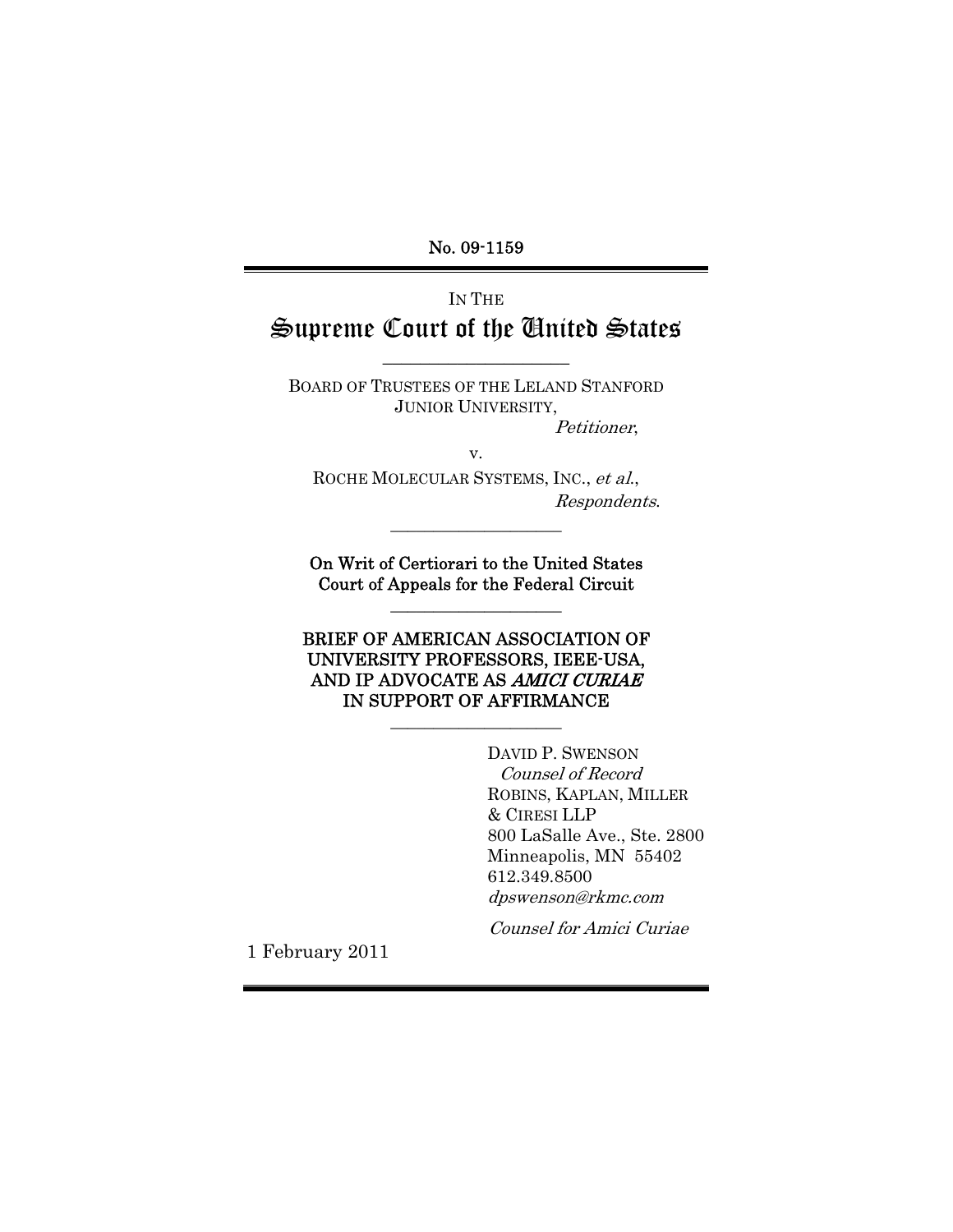# TABLE OF CONTENTS

|--|

| $\mathbf{L}$ | THE BAYH-DOLE ACT DOES NOT<br><b>ALTER THE EXISTING</b><br><b>RELATIONSHIPS BETWEEN</b>                                                                   |
|--------------|-----------------------------------------------------------------------------------------------------------------------------------------------------------|
| H.           | FACULTY MEMBERS ARE MORE<br>THAN MERE EMPLOYEES "HIRED                                                                                                    |
| III.         | PETITIONER'S READING OF BAYH-<br><b>DOLE CONTRAVENES THE</b><br>HISTORICAL RECOGNITION THAT<br>FACULTY INVENTORS OWN THEIR                                |
| IV.          | APPLYING THE BAYH-DOLE ACT AS<br>PETITIONER SEEKS WOULD<br><b>DAMPEN PRIVATE ENTITIES'</b><br><b>WILLINGNESS TO WORK WITH</b><br>NONPROFIT RESEARCHERS 19 |
|              |                                                                                                                                                           |

i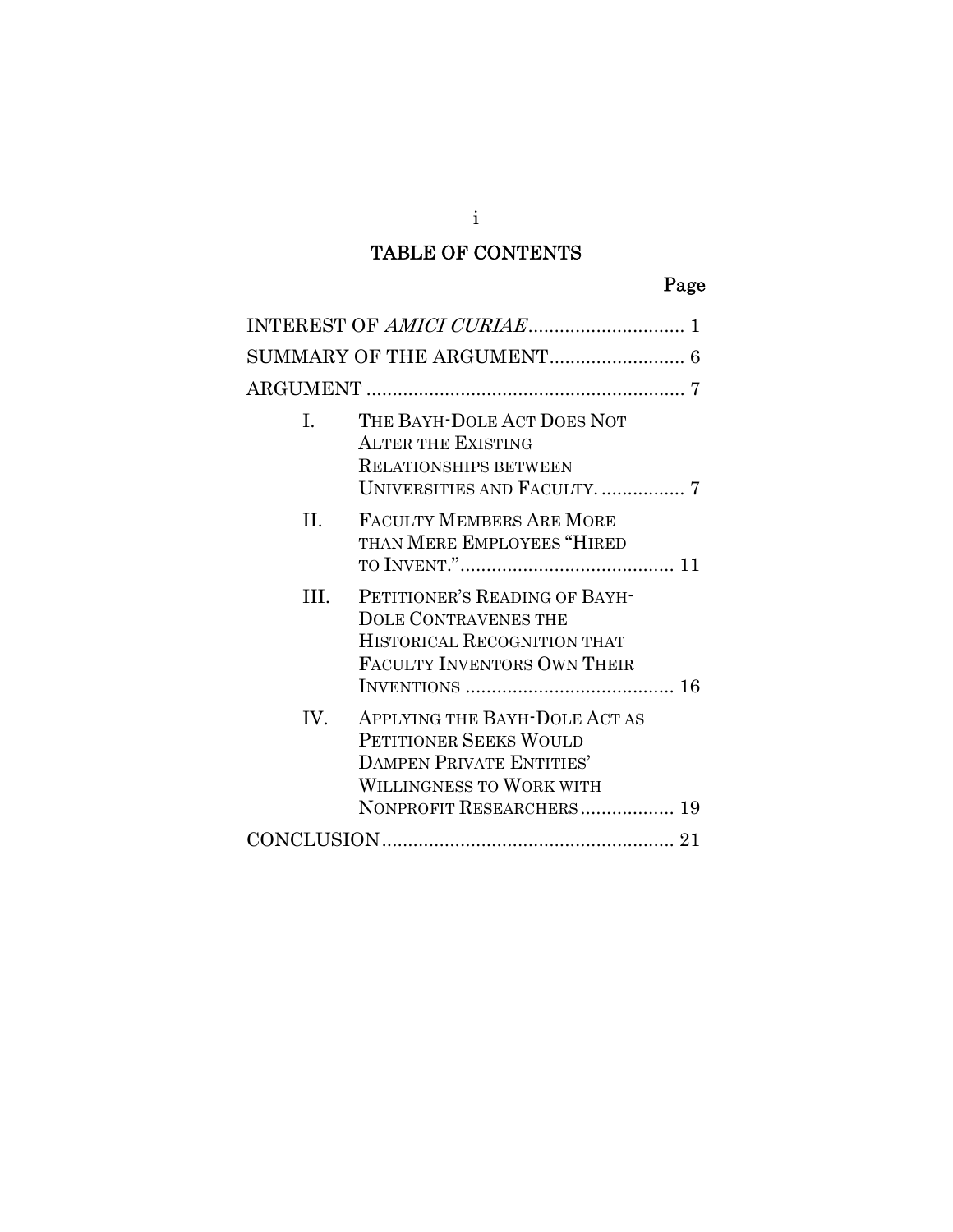# TABLE OF AUTHORITIES

Page(s)

# **CASES**

| <b>Bd.</b> of Trustees of the Leland Stanford<br>Junior Univ. v. Roche Molecular |
|----------------------------------------------------------------------------------|
| Sys., Inc., 583 F.3d 832, 841 (Fed.                                              |
| Bilski v. Kappos,                                                                |
| Board of Regents v. Roth,                                                        |
| Festo Corp. v. Shoketsu Kinzoku Kogyo<br>Kabushiki Co.,                          |
| Garcetti v. Ceballos,                                                            |
| Grutter v. Bollinger,                                                            |
| Hays v. Sony Corporation of America,<br>847 F.2d 413 (7th Cir. 1988) 14          |
| Imation Corp. v. Koninklijke Philips<br>Elecs. N.V.,                             |
| Keyishian v. Bd. of Regents,                                                     |
| MGM Studios, Inc. v. Grokster, Ltd.,                                             |
| Regents of Univ. of Michigan v. Ewing,                                           |
| Standard Parts Co. v. Peck, 264 U.S. 52<br>$(1924)$                              |
| Sweezy v. New Hampshire,                                                         |

ii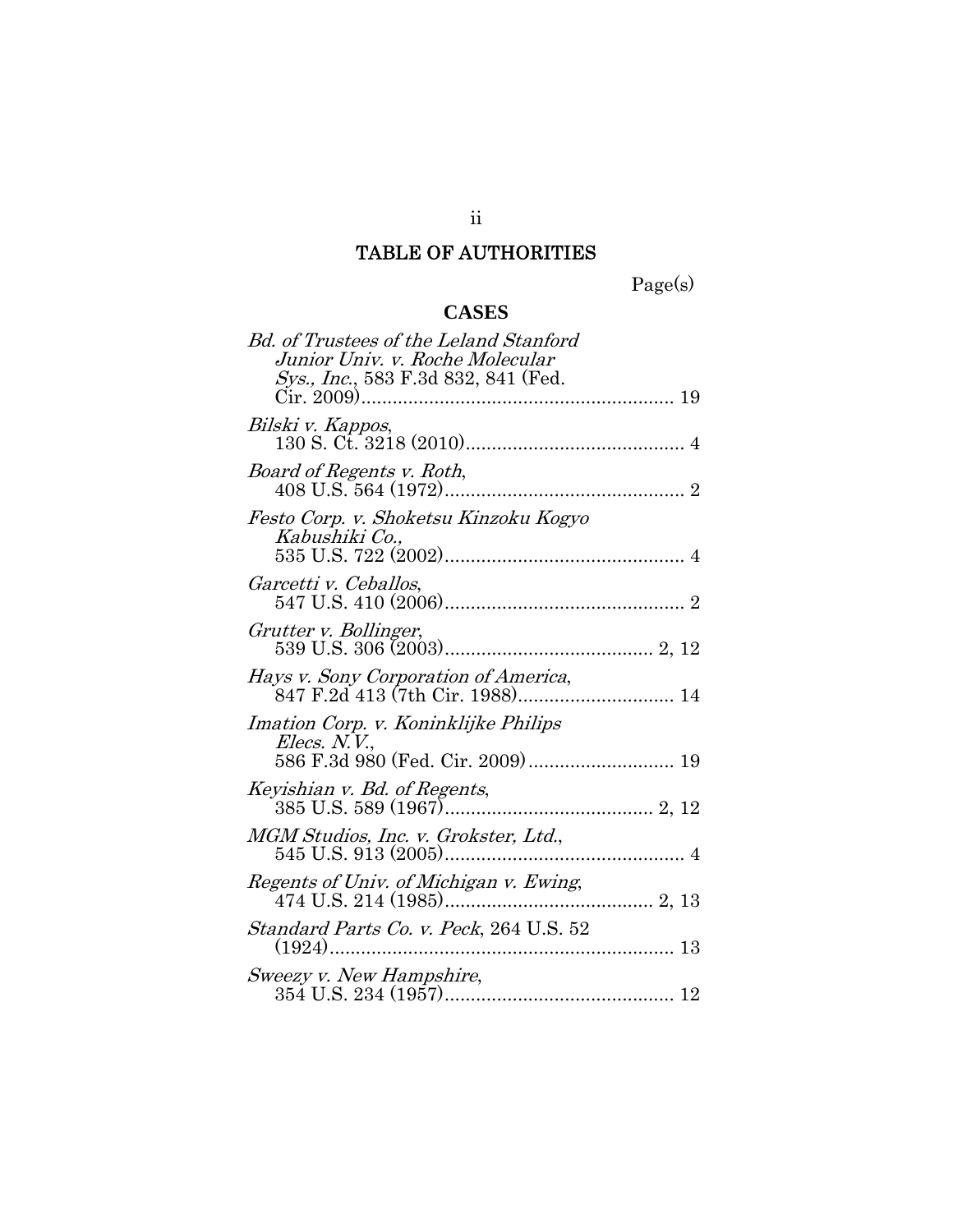## iii

## **STATUTES**

# LEGISLATIVE MATERIALS

## **OTHER AUTHORITIES**

| <b>AAUP POLICY DOCUMENTS &amp; REPORTS</b>                                                                                                                                                                          |
|---------------------------------------------------------------------------------------------------------------------------------------------------------------------------------------------------------------------|
| Abraham Lincoln, Second Lecture on<br>Discoveries & Inventions, 3 THE<br><b>COLLECTED WORKS OF ABRAHAM</b><br>LINCOLN (Roy P. Basler ed., Rutgers                                                                   |
| Birch Bayh, U.S. Sen., <i>Bayh-Dole: Don't</i>                                                                                                                                                                      |
| Bob Dole, U.S. Sen., <i>Public the Victim</i><br>for Lack of Limited Patent Right<br>Policy, Dole Says (May 16, 1979),<br>available at<br>http://bayhdolecentral.com/dolePDF/<br>PatentPolicyPublicVictimPressRelea |
| <b>Brandeis Intellectual Property Policy</b><br>(Feb. 2004), available at                                                                                                                                           |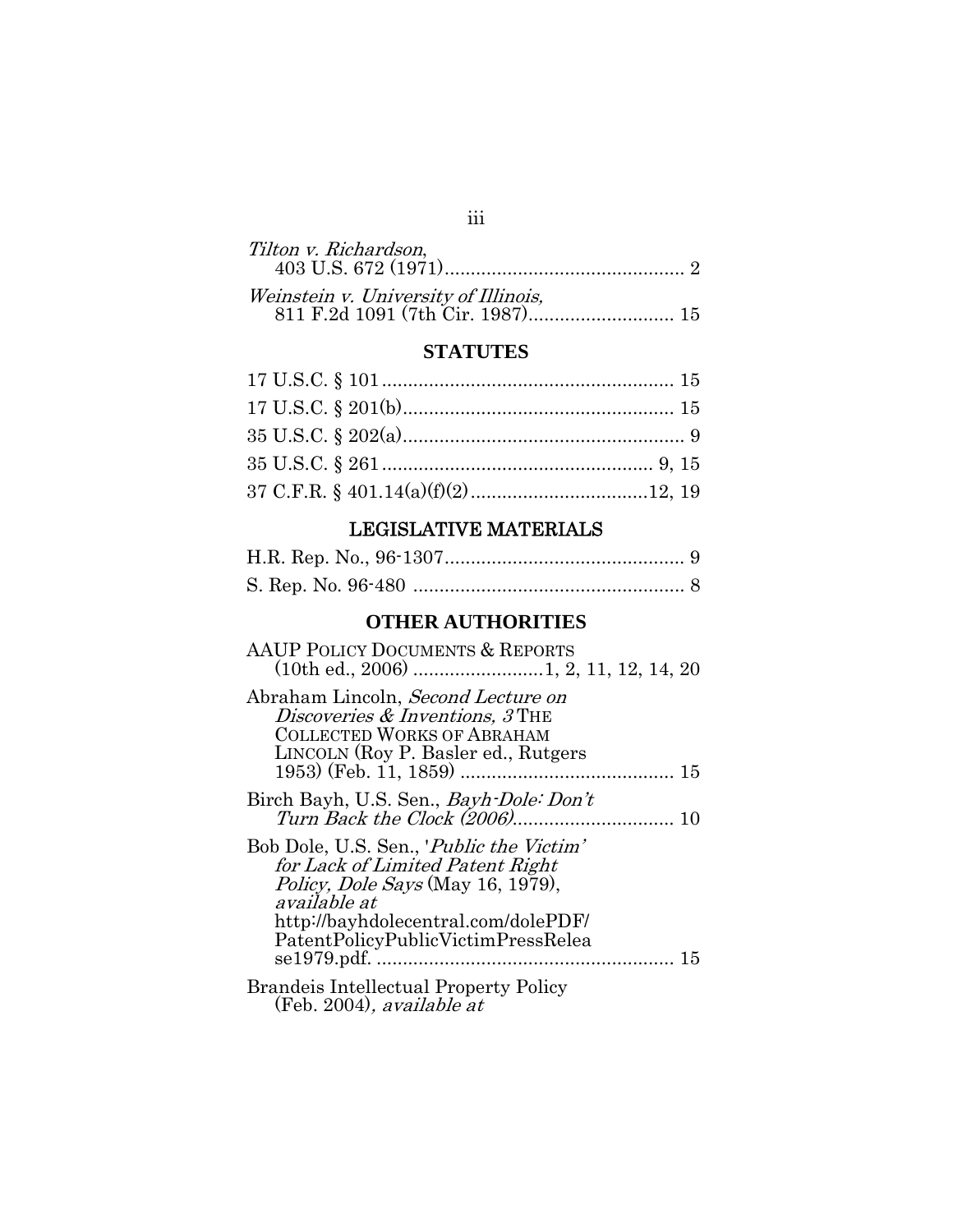| http://www.brandeis.edu/otl/pdfs/ipp<br>olicy.pdf                                                                                                                                                                           |  |
|-----------------------------------------------------------------------------------------------------------------------------------------------------------------------------------------------------------------------------|--|
| California Institute of Technology<br>Patent and Copyright Agreement<br>(Dec. 30, 2003), <i>available at</i><br>https://www.ogc.caltech.edu/Forms/d                                                                         |  |
| Elizabeth P. Berman, Social Studies of<br>Science (Dec. 2008), Why Did<br>Universities Start Patenting?:<br>Institution-building and the Road to<br>the Bayh-Dole Act, available at<br>http://sss.sagepub.com/content/38/6/ |  |
| <b>Inventions and Related Property</b><br>Rights, Cornell University Policy<br>Library (June 4, 2010), <i>available at</i><br>http://www.dfa.cornell.edu/dfa/cms/t<br>reasurer/policyoffice/policies/volume                 |  |
| Martin Kenney & Donald Patten,<br>Reconsidering the Bayh-Dole Act<br>and the Current University<br>Invention Ownership Model, at 1413<br>$(2009)$<br>16                                                                     |  |
| News from U.S. Sen. Bob Dole, Dole<br>Charges HEW Is Suppressing<br>Lifesaving Medical Technology<br>(August 4, 1978), <i>available at</i><br>http://bayhdolecentral.com/dolePDF/<br>DoleChargesHEPressRelease1978.p<br>9   |  |
| Position Statement On University<br><b>Intellectual Property Guidelines</b><br>adopted by the IEEE-USA on                                                                                                                   |  |

| ×<br>٠ |    |  |
|--------|----|--|
|        | e. |  |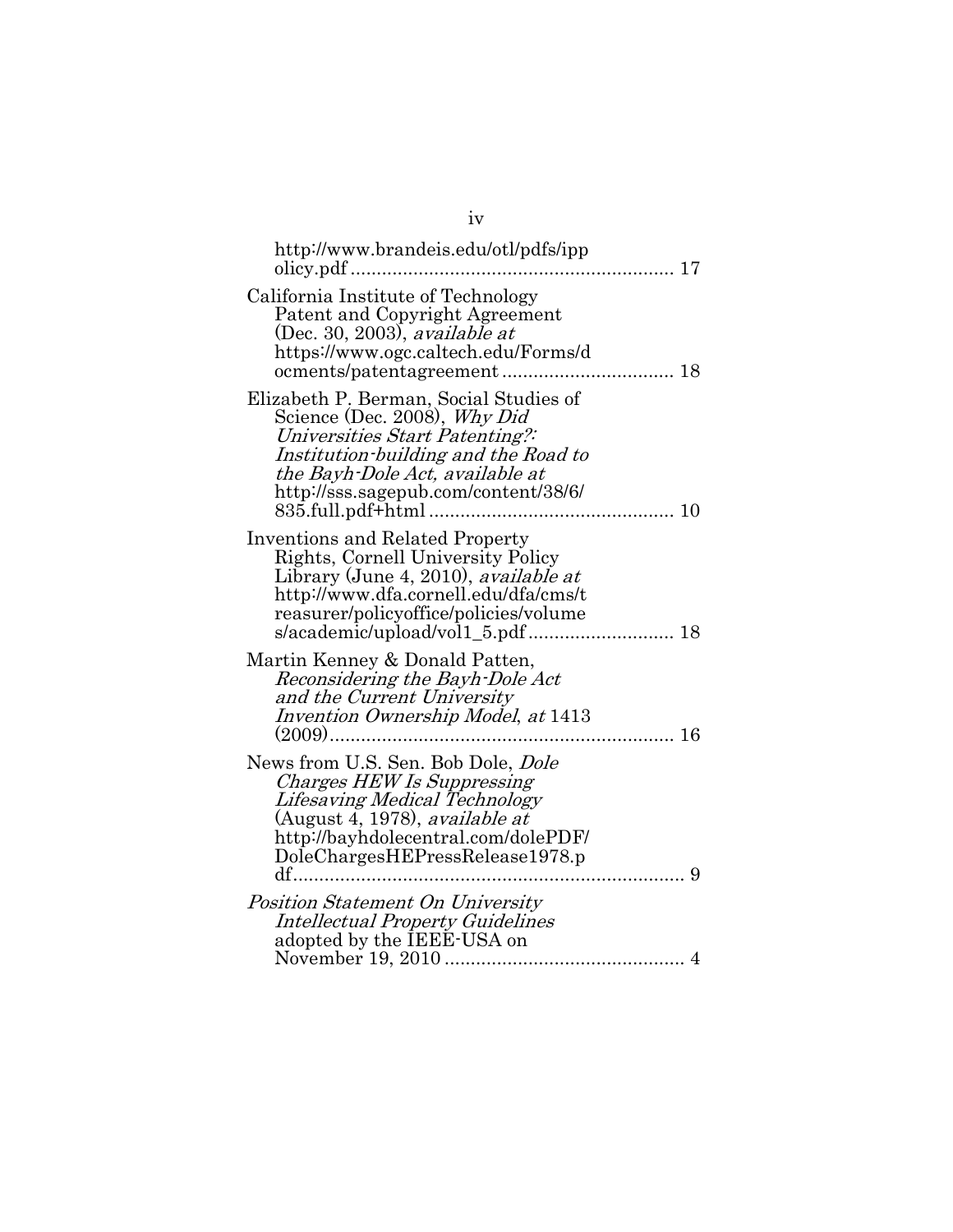#### INTEREST OF AMICI CURIAE<sup>1</sup>

Founded in 1915, the American Association of University Professors (AAUP) is a non-profit organization of approximately 47,000 faculty, librarians, graduate students, and academic professionals. Its purpose is to advance academic freedom and shared university governance, to define fundamental professional values and standards for higher education, and to ensure higher education's contribution to the common good. As a guardian of academic freedom and an advocate for faculty rights, one of the AAUP's principal tasks is to formulate national standards, often in conjunction with other higher education organizations, for the protection of academic freedom and other important aspects of university life. These standards serve as models for institutional policy on matters like academic freedom, due process, research, and teaching. E.g., 1915 Declaration of Principles on Academic Freedom & Academic Tenure and 1940 Statement of Principles on Academic Freedom & Tenure, in AAUP POLICY DOCUMENTS & REPORTS 3-11, 291-301 (10th ed., 2006).

Because the AAUP's policies have been recognized by this Court and are widely respected and followed in American colleges and universities, the AAUP is uniquely positioned to assist this Court in developing the law in a manner that respects aca-

 $\overline{a}$ 

<sup>1</sup> No counsel for a party authored this brief in whole or in part, nor made a monetary contribution intended to fund the preparation or submission of the brief. No one other than Amici their members or counsel made a monetary contribution to the preparation or submission of this brief. Pursuant to this Court's Rule 37.3(a), letters of consent were filed by the parties.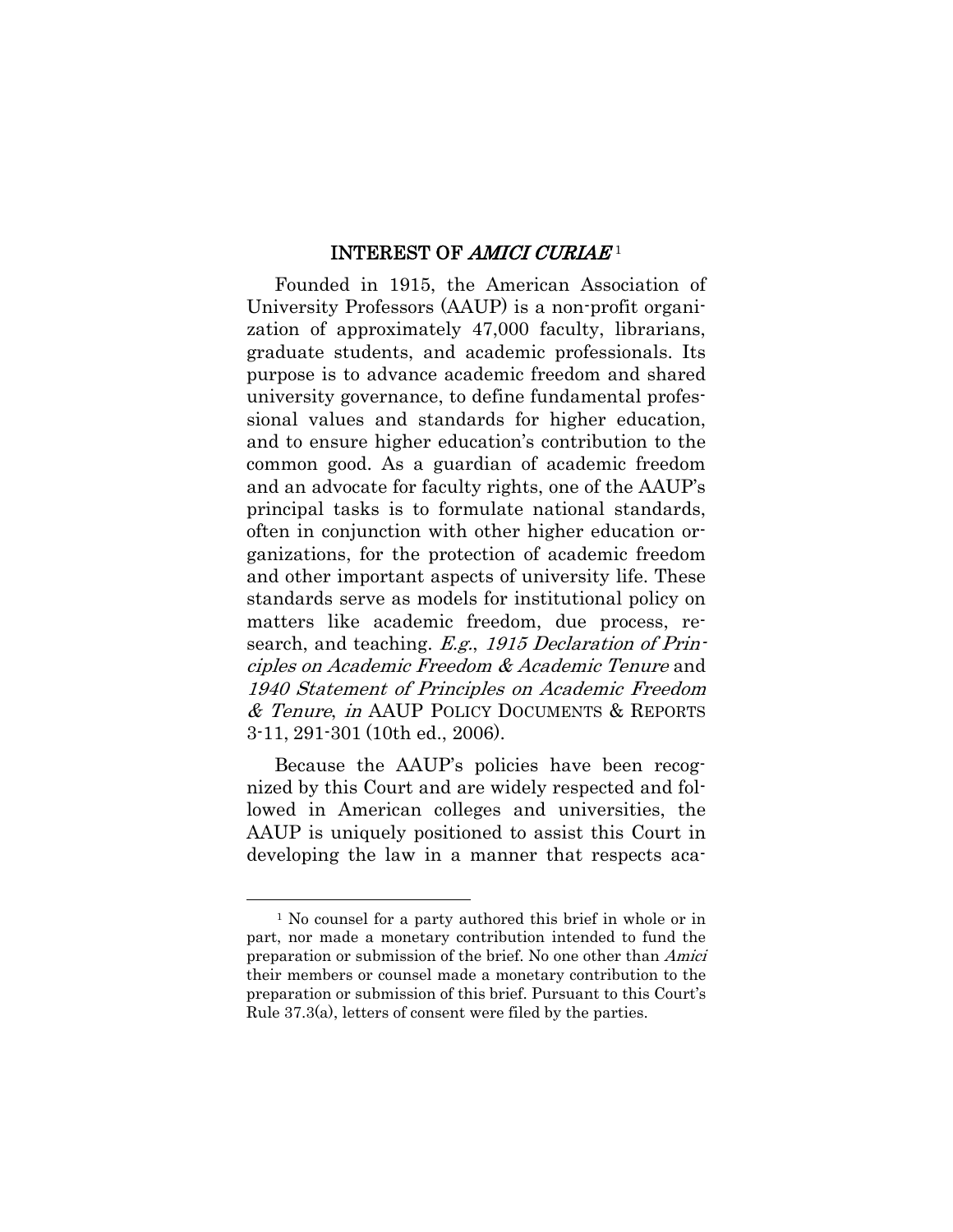demic practice in higher education for the treatment of faculty intellectual property. See, e.g., Board of Regents v. Roth, 408 U.S. 564, 579 n.17 (1972); Tilton v. Richardson, 403 U.S. 672, 681-82 (1971). In cases that implicate AAUP policies, or otherwise raise legal issues important to higher education or faculty members, the AAUP frequently submits amicus briefs to the Court. See, e.g., Garcetti v. Ceballos, 547 U.S. 410 (2006); Grutter v. Bollinger, 539 U.S. 306 (2003); Regents of Univ. of Michigan v. Ewing, 474 U.S. 214 (1985); and Keyishian v. Bd. of Regents, 385 U.S. 589 (1967).

Faculty and academic professionals at institutions of higher education serve a critical societal function, vesting them with both enhanced rights and greater responsibilities to the colleges and universities where they engage in scholarship and research, as well as to their students and to society as a whole. As stated by the AAUP's 1915 Declaration of Principles on Academic Freedom and Academic Tenure, the profession's first statement on academic freedom and tenure, "[i]f education is the cornerstone of the structure of society and if progress in scientific knowledge is essential to civilization, few things can be more important than to enhance the dignity of the scholar's profession…. The responsibility of the university teacher is primarily to the public itself, and to the judgment of his own profession." 1915 Declaration, at 294-295. Thus, faculty researchers and inventors are, and always have been, more than mere employees to their institutions.

By participating as an amicus in this case, the AAUP seeks to educate the Court about the ownership interests of faculty inventors and the impor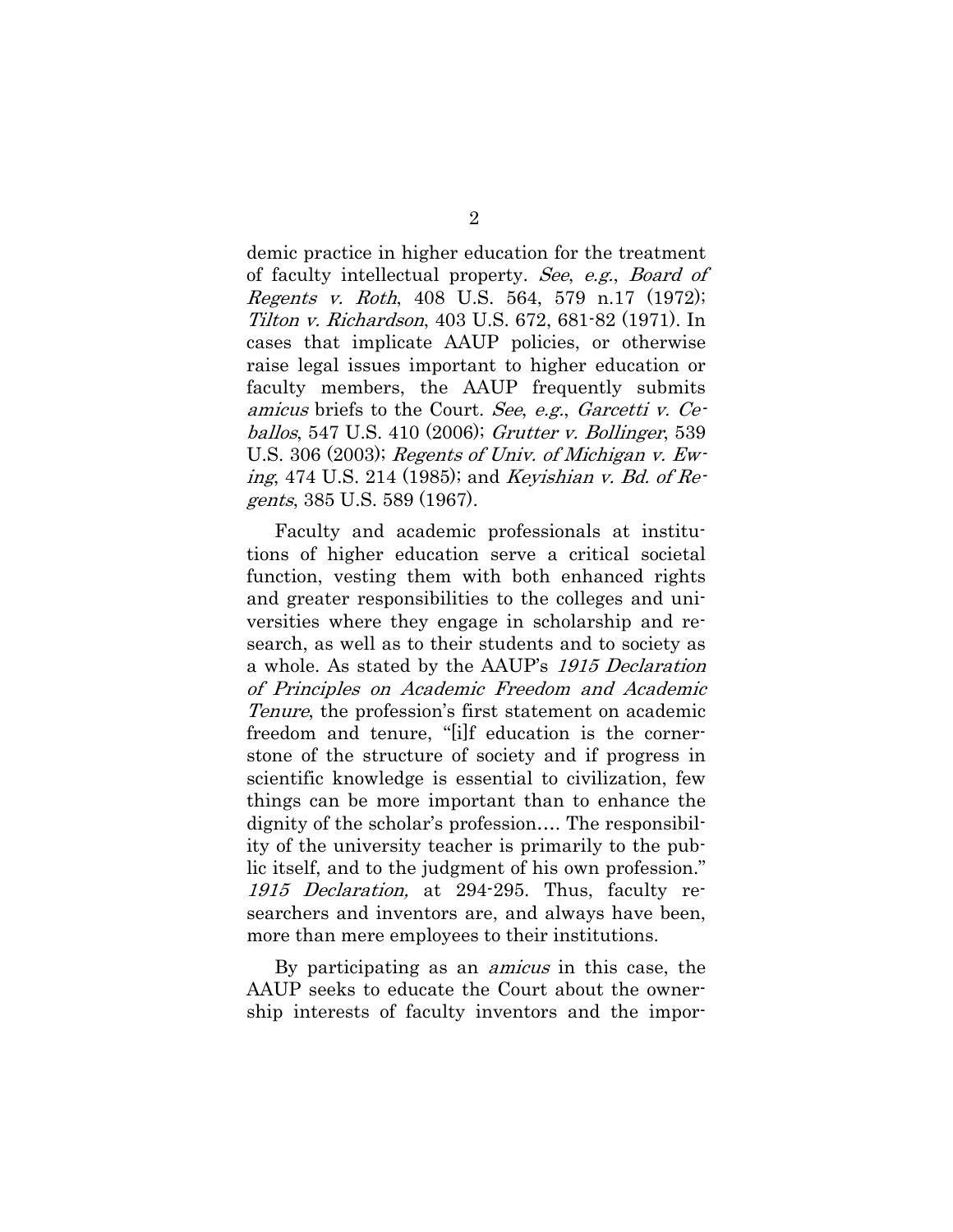tance of those interests to higher education and to society as a whole.

IEEE-USA is an organizational unit of The Institute of Electrical and Electronics Engineers, Inc., a New York-based not-for-profit and the world's leading educational and scientific association for the advancement of technology. IEEE-USA supports the nation's prosperity and competitiveness by fostering technological innovation for the benefit of all, including U.S. IEEE members—more than 210,000 engineers, scientists, and allied professionals. As part of its mission, IEEE-USA seeks to ensure that U.S. patent and copyright law promotes the progress of science and the useful arts consistent with the principles set forth by our nation's founders. IEEE's U.S. members serve on the "front line" of our copyright and patent system. Its membership includes inventors, software authors, and others who create and use cutting-edge technology, who research and publish professional articles and journals, and who develop published standards that form the bases for widely-adopted and critical technologies. They are academics, entrepreneurs, and employees of firms that acquire, license, and market patented works. While the outcome of this appeal may well affect all members, the ruling will directly affect the nearly 30% of IEEE-USA members in academia.

Recognizing that the promotion of progress requires a delicate balancing of these groups' interests, IEEE-USA consistently speaks for that balance. When a decision threatens to disrupt the nation's intellectual property system, IEEE-USA respectfully believes it has the experience and perspective to aid this Court as it interprets the law to achieve the con-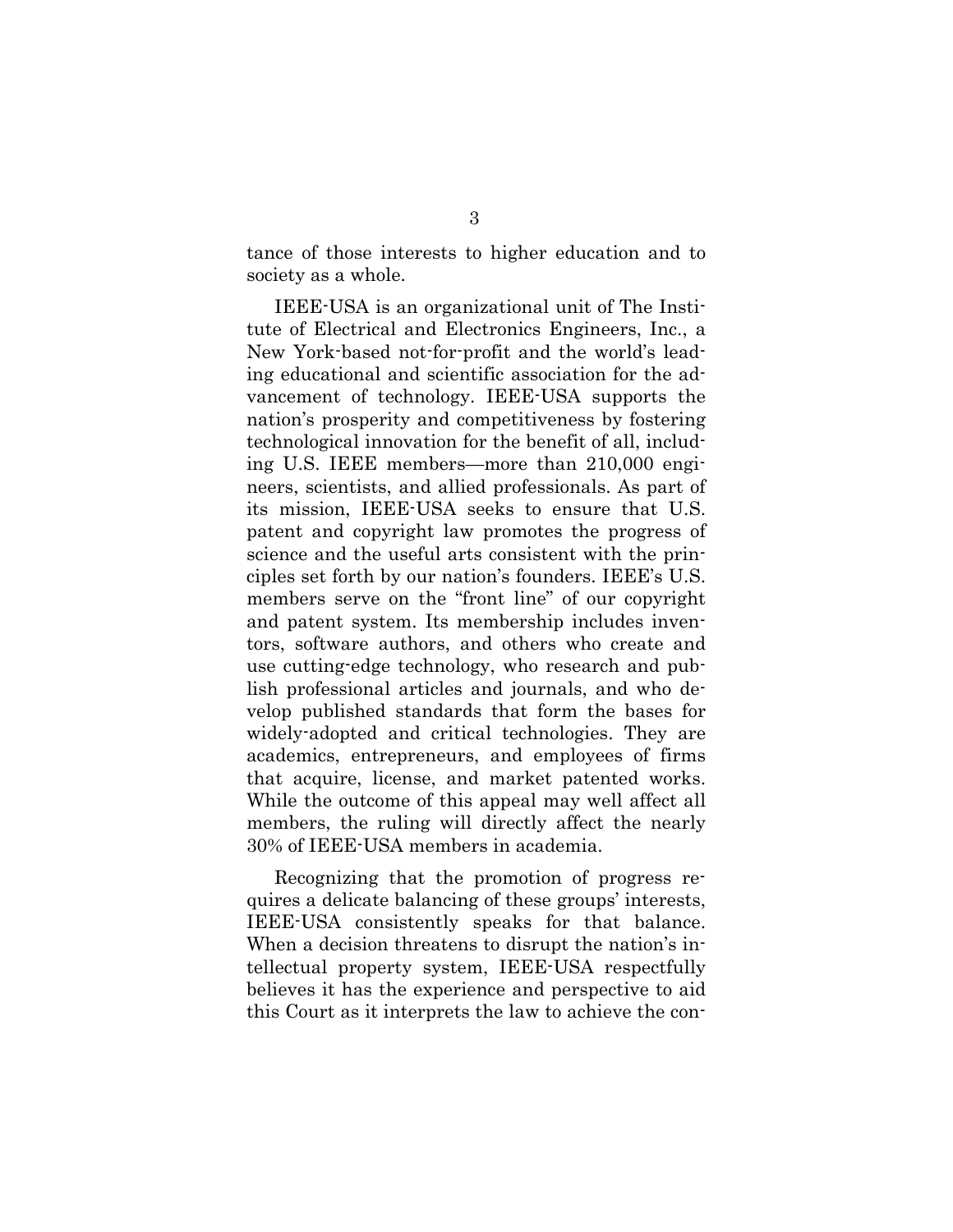stitutional directive of promoting progress. It has done so previously as an amicus in Bilski v. Kappos, 130 S. Ct. 3218 (2010), Festo Corp. v. Shoketsu Kinzoku Kogyo Kabushiki Co., 535 U.S. 722 (2002), and MGM Studios, Inc. v. Grokster, Ltd., 545 U.S. 913 (2005), suggesting balanced approaches consistent with those adopted by the Court. This case affects two groups of IEEE-USA members. First, members who invent must have the ability to contract, assign for consideration, or license their inventions to entities that can assemble the capital and business resources to bring the inventions to market in useable form. Second, members who own or are employed by companies that acquire inventions based on federally-funded research must have assurance they receive quiet title. Absent that, companies will lack the confidence to invest and build businesses based on these inventions. The fear of late-arising Bayh-Dole claims for revocation of intellectual property title necessary to build those businesses will disrupt their formation and harm the economy.

IEEE-USA recognizes the pivotal role that universities and other federally-funded research institutions play in achieving the goals enunciated above and has generally supported contractual procedures that properly transfer certain original inventors' rights to universities for inventions developed at the university during, and in the course of, federallyfunded research. As the *Position Statement On Uni*versity Intellectual Property Guidelines adopted by the IEEE-USA on November 19, 2010 states, however, universities should "obtain signed intellectual property agreements from all applicable faculty, staff and students, indicating that they have been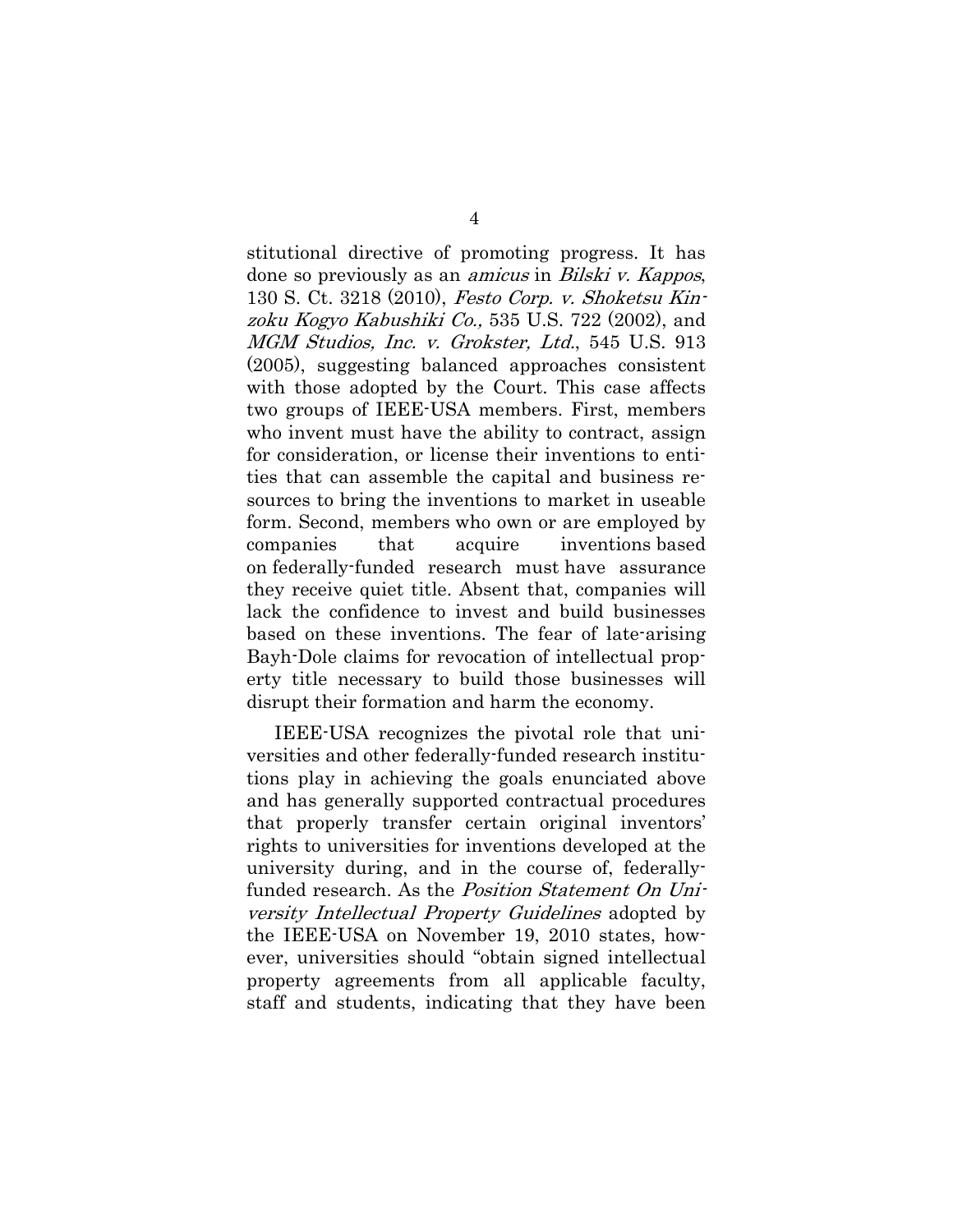informed of the university's intellectual property policies, and agree to abide by them." The Statement elaborates that, "[T]he university should also inform faculty, staff and students who will be working on a grant or contract whenever that grant or contract contains terms that affect the ownership of intellectual property." This case arose in part because such proper procedures were not followed and necessary assignment agreements were not secured. Affirming the decision below, Amici assert, would respect the bargained-for protections in place for academic inventors, while reversing it would frustrate this established, successful structure for managing intellectual property in universities.

IP Advocate is a philanthropic organization dedicated to assisting academic researchers in comprehending and traversing the complex interplay of policy, law, and procedure throughout the creation, development, technology transfer, and commercialization of their intellectual property. The founder of IP Advocate, Dr. Renee Kaswan, spent eighteen years as a research professor at the University of Georgia, where she invented and patented the Chronic Dry Eye drugs Optimmune® and Restasis®. The university awarded her its Creative Research Medal in 1992, and recognized Dr. Kaswan as its "Inventor of the Year" in 1998. Her inventions have generated over \$2 billion in sales. The University of Virginia Patent Foundation ranked Restasis® amongst the "University Inventions that Changed the World."

The AAUP, IEEE-USA, and IP Advocate submit this brief to refute the notion fostered by, e.g., the Association of University Technology Managers (AUTM) and the Association of American Universi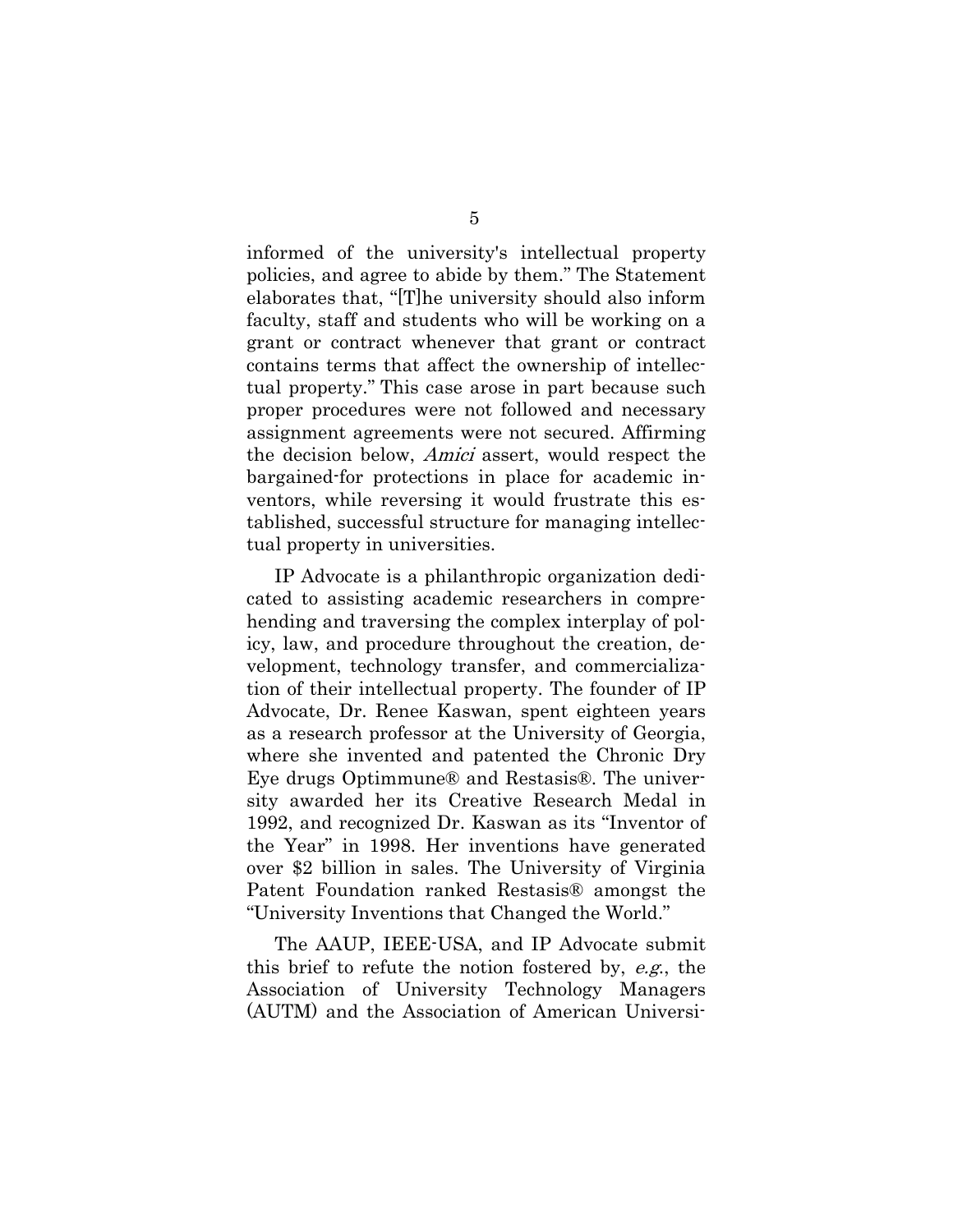ties (AAU), that the American research university community as a monolithic whole wants the decision of the U.S. Court of Appeals for the Federal Circuit reversed. A critical mass of the most indispensable university constituency affected—professors and others whose scholarly work generates the inventions at stake—in fact opposes judicially rewriting the Bayh-Dole Act to divest faculty and similarlysituated inventors of the right to initial ownership of their inventions.

#### SUMMARY OF THE ARGUMENT

This case commenced as a fact-intensive dispute over the role of a single scientist in an inventive collaboration spanning several years that utilized the resources of both private enterprise and a top research university—with, *allegedly*,<sup>2</sup> a dose of federal funding injected at some point. Stanford researcher Dr. Holodniy learned about the Nobel Prize-winning PCR technique from its creator, Cetus. Back in a Stanford laboratory, Holodniy and others tested the PCR-based assay for HIV quantitation that resulted from his work at Cetus, which Stanford filed patent applications to cover. Meanwhile, Roche acquired Cetus's PCR assets, and commercialized an HIV therapy effectiveness test based on this technology. No one questions the benefits of this development.

 $\overline{a}$ 

<sup>2</sup> As discussed in Respondents' brief, Amici see no evidence in the record or Petitioner's brief that explains exactly how two grant agreements Stanford apparently cannot produce copies of ever covered any part of Dr. Holodniy's work on the claimed inventions in the first place.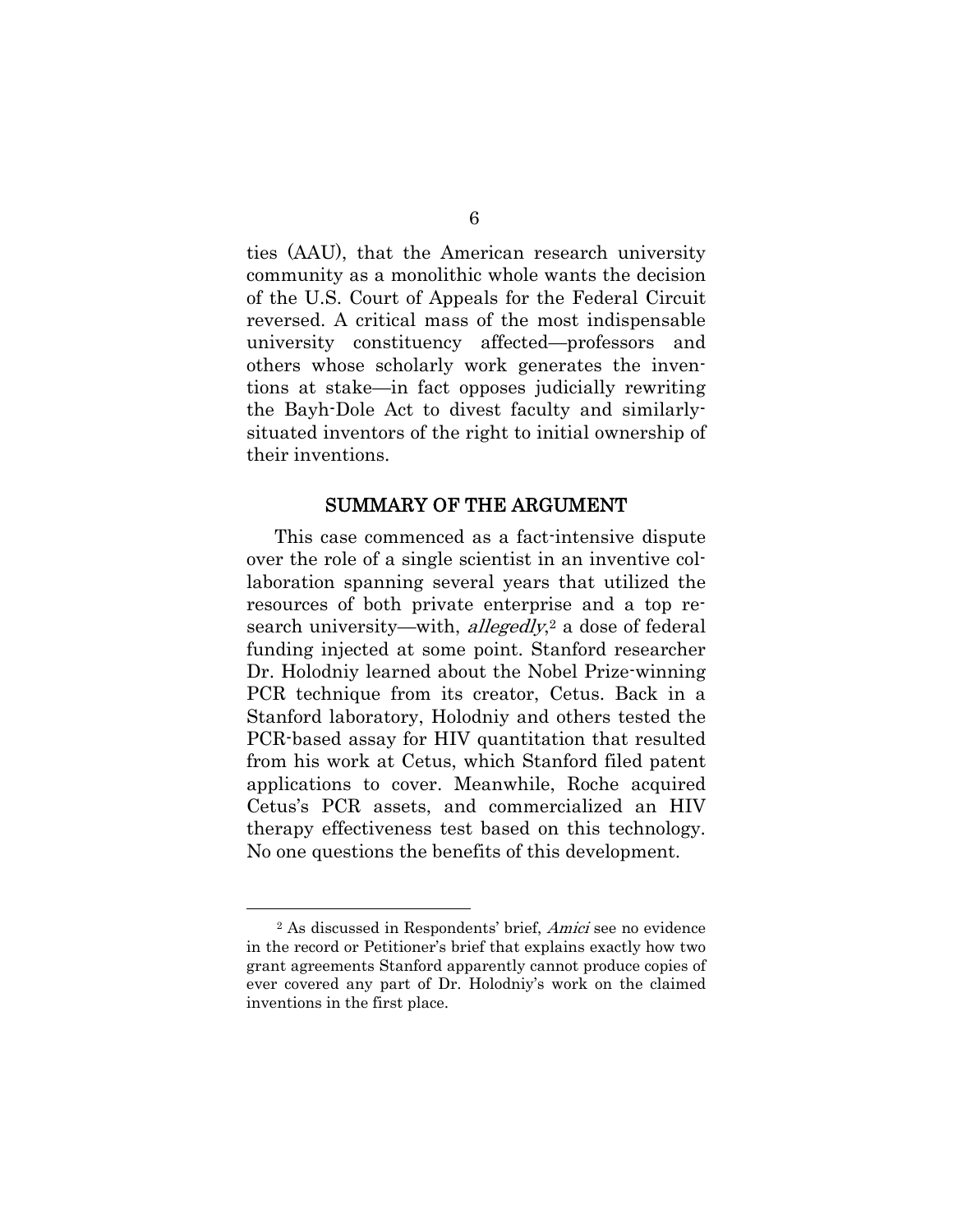While both sides praise the Bayh-Dole Act and laud its impact during its thirty years in force, this appeal has turned into an epic debate over whether one group or another reaping the rewards misunderstood all along how the Act functions. Now Petitioner and Respondents both claim that adopting the other side's construction of Bayh-Dole would jeopardize their widely-celebrated, collective success. Respondents' reading of the Act, however, best comports with the record, including evidence of the historical behavior of institutions like Petitioner.

Amici contend that the correct interpretation of Bayh-Dole starts with the choice of the Constitution and Patent Act to grant patents to individuals, the longstanding recognition by universities that faculty initially own their inventions and that written assignments are required to transfer title, and the language of the Bayh-Dole Act itself that simply allows contractors to "retain" what title they obtained through such assignments. The Act should not be read to upset this balance after-the-fact and vest title to federally-funded inventions in contractors.

#### ARGUMENT

## I. THE BAYH-DOLE ACT DOES NOT ALTER THE EX-ISTING RELATIONSHIPS BETWEEN UNIVERSITIES AND FACULTY.

Without repeating fully their well-presented arguments, the AAUP, IEEE-USA, and IP Advocate join in the view taken by Parts I-V of the neutral amicus brief filed by the American Intellectual Property Law Association (AIPLA), and Part I of Respondents' brief. As each similarly sets forth, the Consti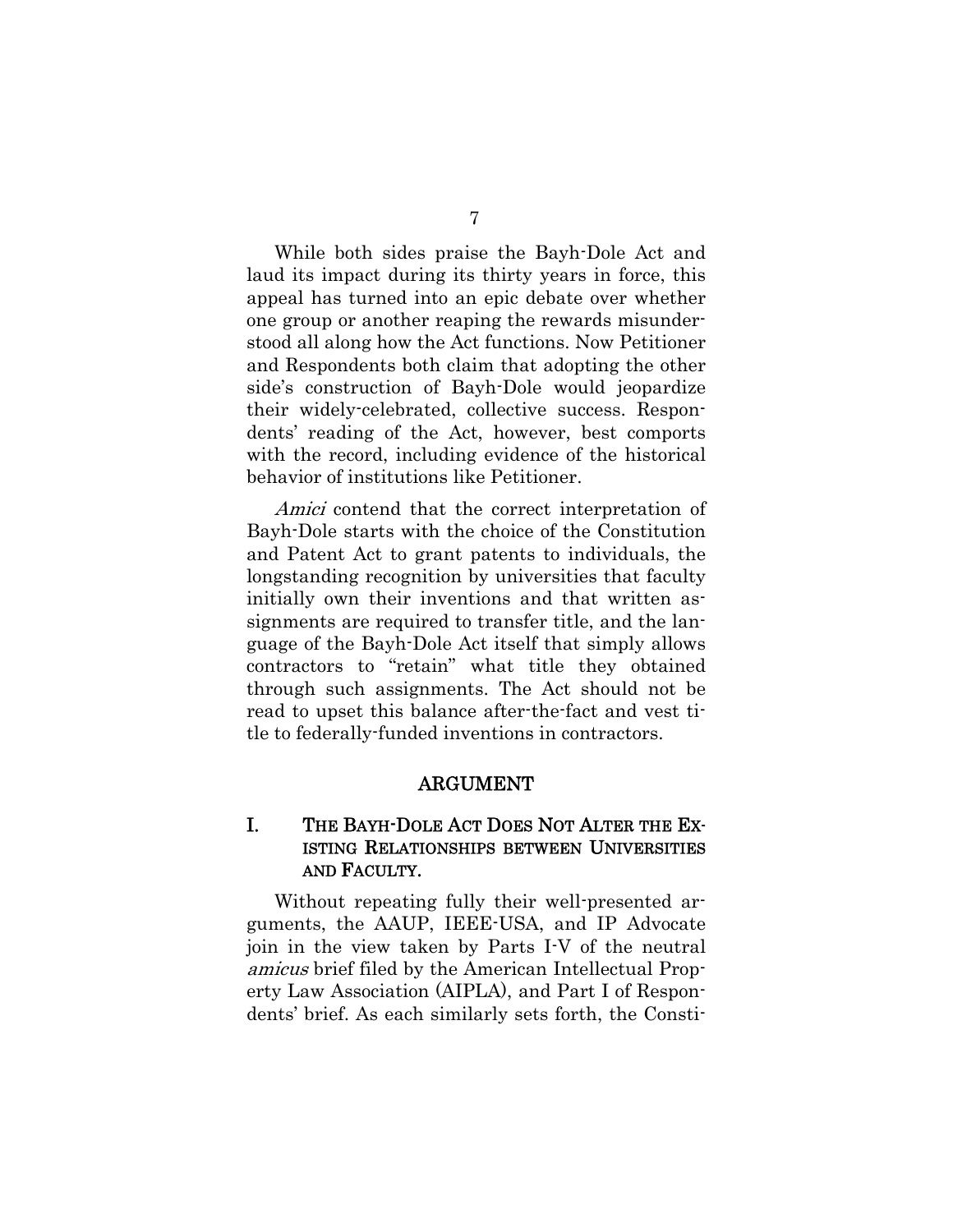tution and the Patent Act provide to inventors the initial ownership rights in patents. Inventors can then assign or transfer their rights in writing, under 35 U.S.C. § 261.

Nothing in the Bayh-Dole Act's language or legislative history suggests the automatic taking of this title from inventors, as Petitioner and its supporters imagine, to vest it by operation of law in a contractor under a federal funding agreement. Unable to point to any such literal language, Petitioner would rewrite the Act's provision that a contractor may "elect to retain title" to assert instead that Bayh-Dole "Section 202(a) contains the critical right to take title  $\ldots$ " *Compare* 35 U.S.C. § 202(a) with Pet. Br. at 12 (emphases added). The wording of the Act quite simply allows a contractor to retain an interest in the title that it has the right to obtain or has obtained separately from inventors in its employ.

The amicus brief of the National Venture Capital Association (NVCA), though in support of Petitioner, aids in illuminating how the backdrop and legislative history of the Bayh-Dole Act instead support Respondents' interpretation. NVCA points out that "[i]t was evident by 1980 that universities had been successful in licensing their portfolios of patents arising out of private funding to startups and other companies." NVCA Br. at 9; see also S. Rep. No. 96- 480, at 2 (praising the ability of universities prior to Bayh-Dole to license one-third of the patents they held, in contrast to the government's ability to license less than four percent of the patents it had taken title to). In other words, prior to passage of Bayh-Dole, and without the aid of any law that vested title in universities, they were able to con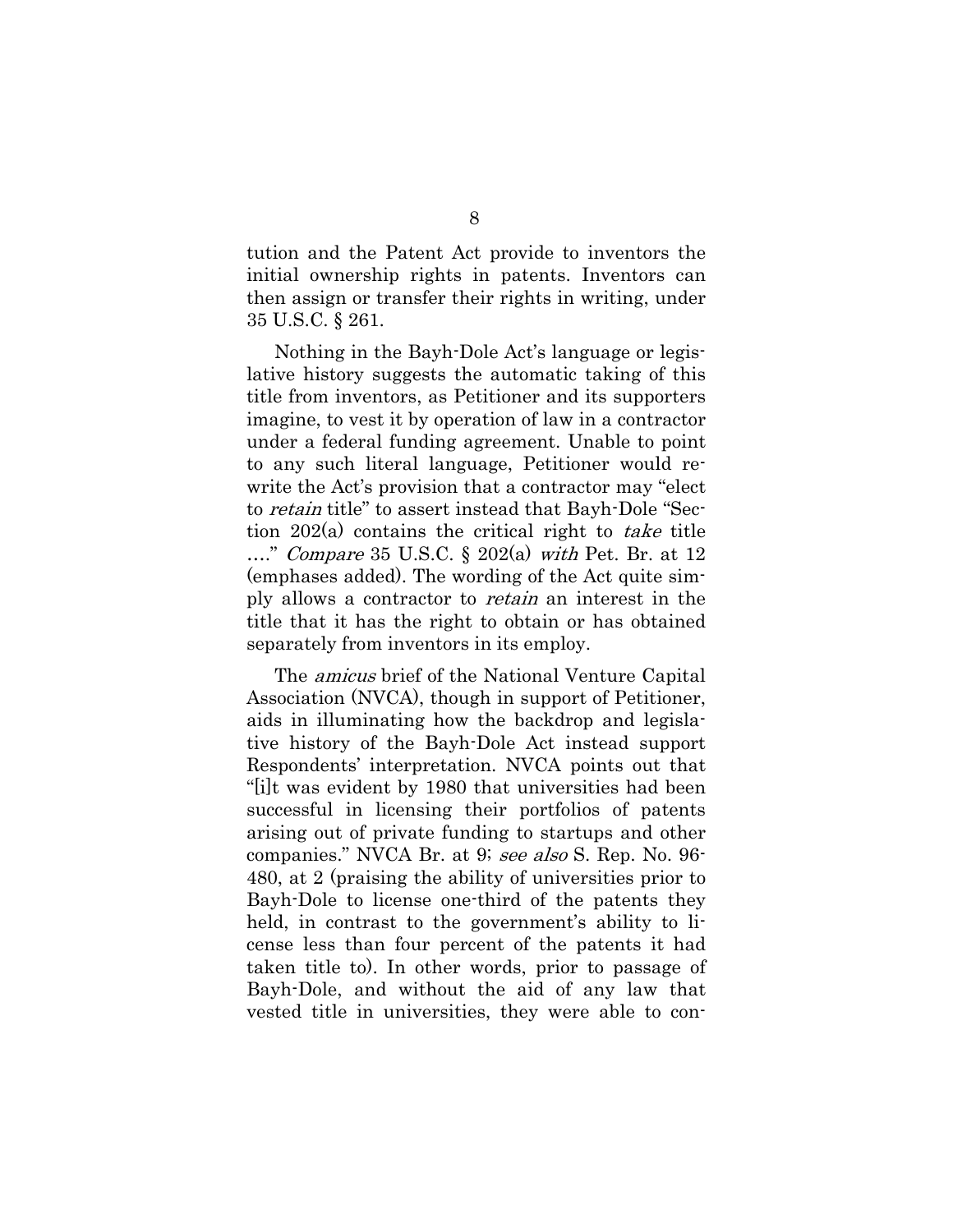tract successfully with inventors for assignments of patents that the universities could then license out.

NVCA rightly cites this "proven track record" as the grounds for "Congress's judgment [] that nonprofits would be effective custodians of federal inventions, much as they had been with private institutions." NVCA Br. at 9-10; see H.R. Rep. No., 96-1307, pt. 1, at 3. If the goal of Bayh-Dole was to put universities on the same footing with respect to federally-funded research as private entities who acquire title from their employees by contract, as NVCA states, that cannot justify taking title by legal fiat from faculty inventors and transferring that title to the colleges and universities where they engaged in scholarly research. These institutions can and do regularly contract with their employee-inventors without any special federal statute.

In a 1978 press release, Senator Dole, conamesake of the Act, stated his concern about the government's inability to efficiently commercialize federal funded inventions for the benefit of society when he criticized the Department of Health, Education and Welfare (HEW) for "suppressing critical lifesaving drugs and medical devices developed under support from the National Institutes of Health." Press Release, News from U.S. Sen. Bob Dole, Dole Charges HEW Is Suppressing Lifesaving Medical Technology, at 1 (August 4, 1978), available at http:// bayhdolecetral.com/dolePDF/DoleChargesHEWPress Release1978.pdf. He wrote, "HEW's present position of denying *to inventors* and their universities ownership rights … precludes the possibility of those inventions ever reaching the public."  $Id$  at 2 (emphasis added). Senator Dole's concern about the denial of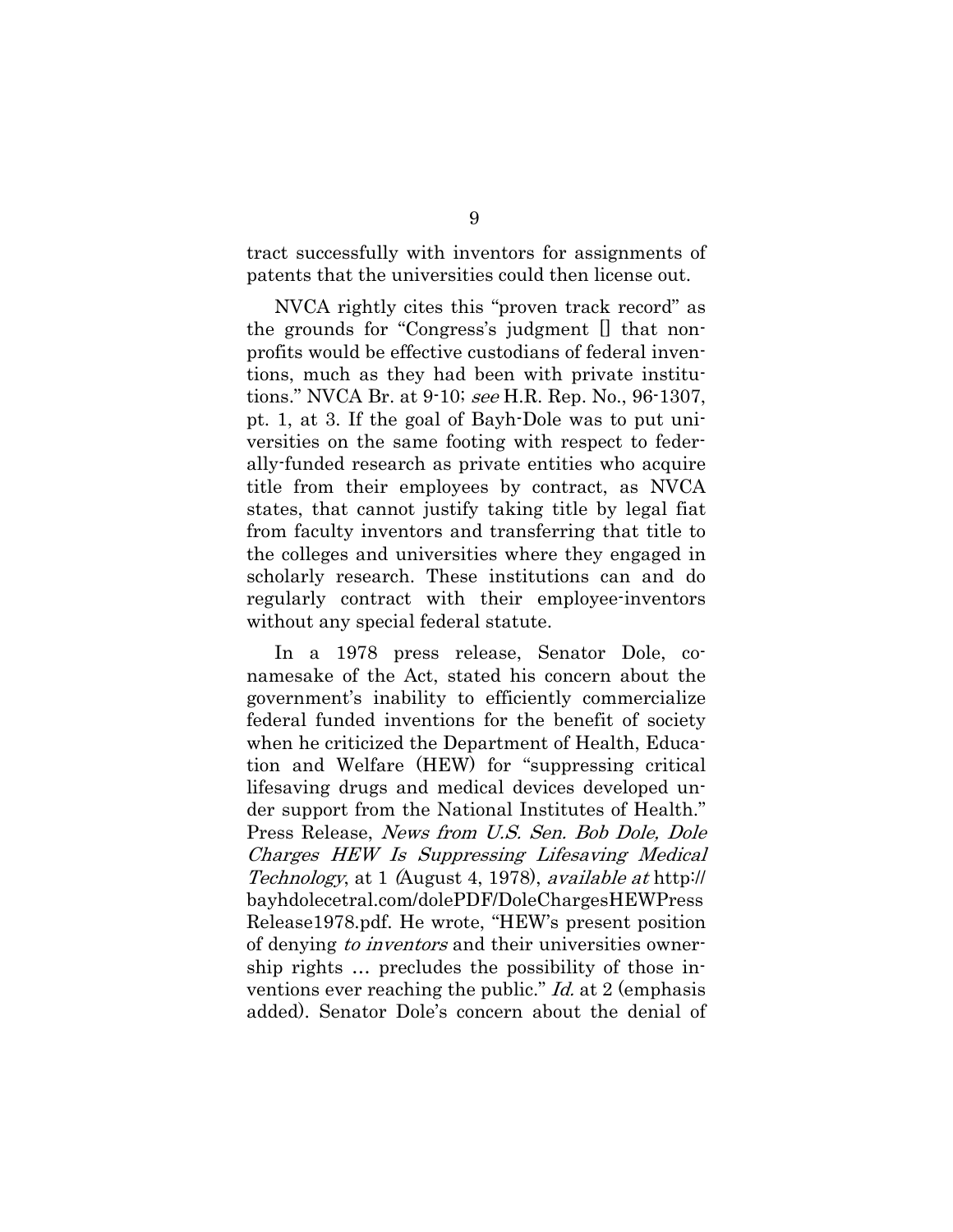ownership rights "to inventors" funded by HEW cannot square with a reading of Bayh-Dole that instead automatically divests an even broader universe of nonprofit inventors of their rights. See Elizabeth P. Berman, Why Did Universities Start Patenting?: Institution-building and the Road to the Bayh-Dole Act, 38/6 Social Studies of Science 837 (Dec. 2008), available at http://sss.sagepub.com/content/38/6/835 .full.pdf+html. "The third phase of institution building was the effort to change government patent policy that would ultimately result in Bayh-Dole. Starting in the early 1970s, a small group of federal administrators who believed that inventors in general should retain patent rights to government-funded research began working on several fronts to make that possible.").

Similarly, in a 2006 speech reflecting on the passage of the Act, former Senator Bayh recalled what the head of technology transfer at Purdue University said to him in 1978: "that the Government's policy that prohibited universities from owning these patents and leasing them to businesses killed the incentive necessary for innovative companies to fully develop these new ideas." Birch Bayh, U.S. Sen., Bayh-Dole: Don't Turn Back the Clock (2006); see NVCA Br. at 9. In other words, the solution Bayh-Dole enshrined in law was to reallocate patent ownership rights as between the government and nonprofit entities including universities, not to alter the established and effective contractual relationships between those nonprofit higher education institutions and their faculty inventors.

As amicus AIPLA observes, the regulations implementing Bayh-Dole recognize the independent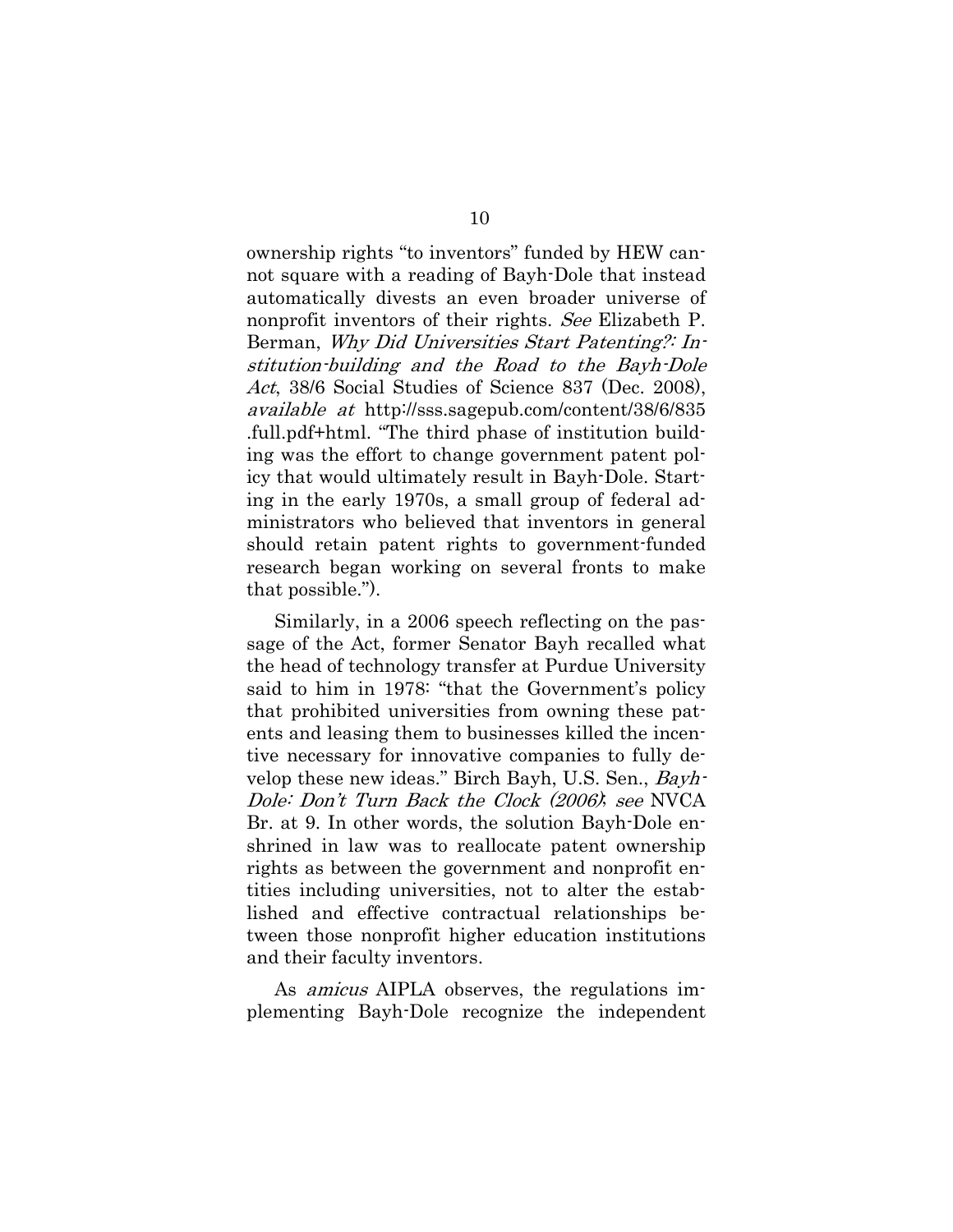need for a contractor to secure rights in subject inventions "by written agreement, [from] its employees ...." 37 C.F.R. § 401.14(a)(f)(2); see AIPLA Br. at 7-8. To protect the government's interests, this formalizes for federally-funded inventions in the hands of nonprofits what Congress praised universities for managing so efficiently in the realm of their privately-funded efforts. See AIPLA Br. at 10-11 (quoting 1947 AG Report 1, at 78, 88). Again, this contravenes the idea that Bayh-Dole already effectuated an automatic taking of title from inventors.

#### II. FACULTY MEMBERS ARE MORE THAN MERE EM-PLOYEES "HIRED TO INVENT."

Higher education occupies a special place in this country. The academic work pursued at colleges and universities in the United States has long been recognized as central to our democracy, and conducted in support of the common good. As the joint 1940 Statement of Principles of Academic Freedom and Tenure, coauthored by the AAUP and the Association of American Colleges (now the Association of American Colleges and Universities), eloquently states, "[t]he common good depends upon the free search for truth and its free exposition…. Freedom in research is fundamental to the advancement of truth." 1940 Statement at 3.<sup>3</sup>

Federal courts have credited faculty and academic professionals as the keystones in this work.

 $\overline{a}$ 

<sup>&</sup>lt;sup>3</sup> The 1940 Joint Statement codified the AAUP's 1915 Declaration and is recognized as the profession's seminal statement; it has been endorsed by more than 240 disciplinary societies and educational organizations.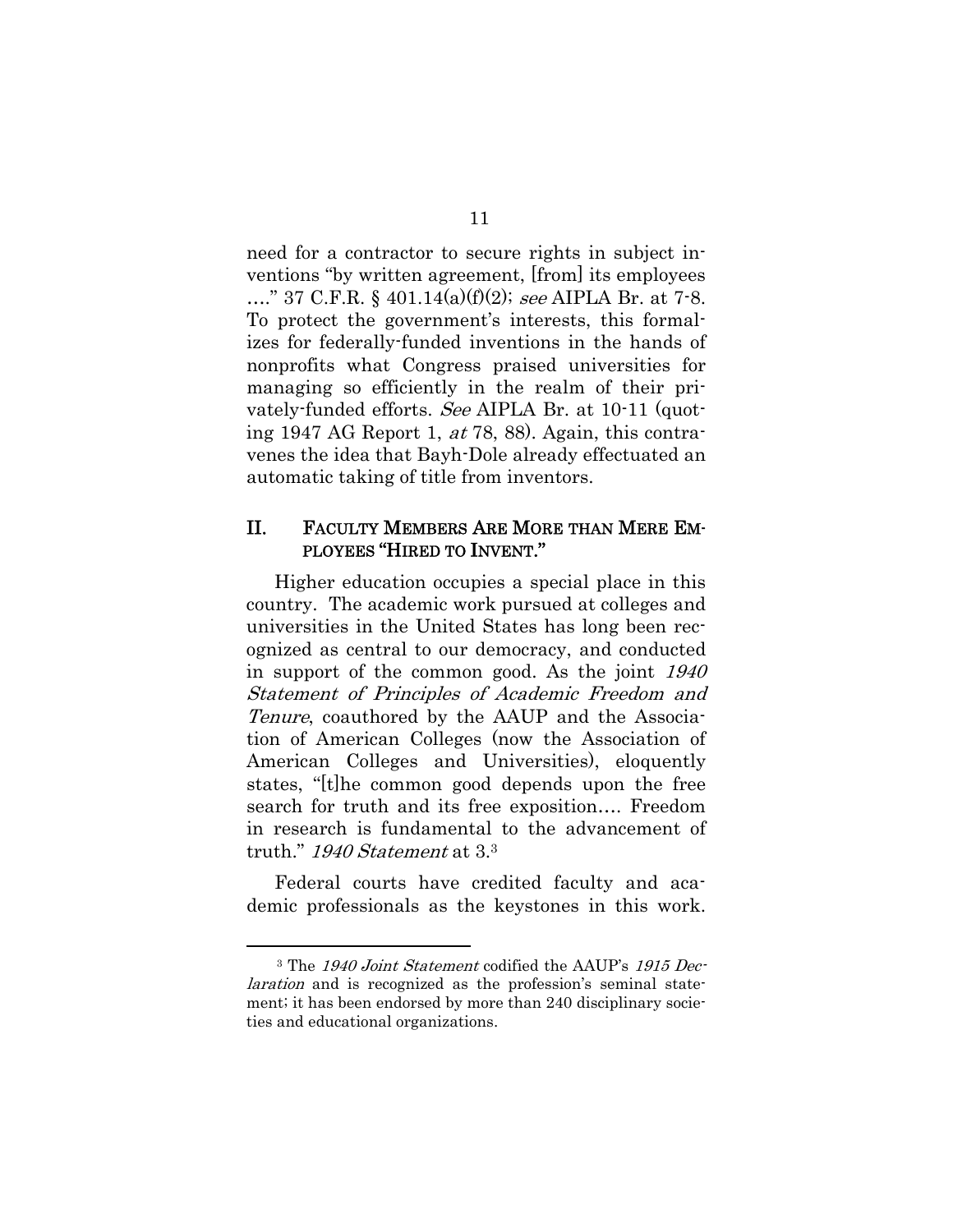This Court encapsulated this notion in Sweezy v. New Hampshire, 354 U.S. 234, 250 (1957):

The essentiality of freedom in the community of American universities is almost self-evident. No one should underestimate the vital role in a democracy that is played by those who guide and train our youth. To impose any strait jacket upon the intellectual leaders in our colleges and universities would imperil the future of our Nation.

The Court reaffirmed its commitment to academic freedom in Keyishian v. Bd. of Regents, 385 U.S. 589, 603 (1967), in which Justice Brennan, for a unanimous court finding faculty loyalty oaths unconstitutional, wrote that "[o]ur Nation is deeply committed to safeguarding academic freedom, which is of transcendent value to all of us…. That freedom is therefore a special concern."

The relationship between a faculty member and his or her college or university is, therefore, much more than merely that of an employee to his or her employer. As articulated in the AAUP's 1915 Declaration, "[t]he [faculty] are the appointees, but not in any proper sense the employees of [the university trustees]. 1915 Declaration at 295. This Court and other courts have acknowledged the unique relationship of faculty to their colleges and universities, often referring to the importance of protecting academic freedom in the context of academic speech or other faculty decision-making. See, e.g., Grutter v. Bollinger, 539 U.S. 306, 321 (2003) (citing academic freedom considerations as a reason for the Court to defer to faculty decision-making in the development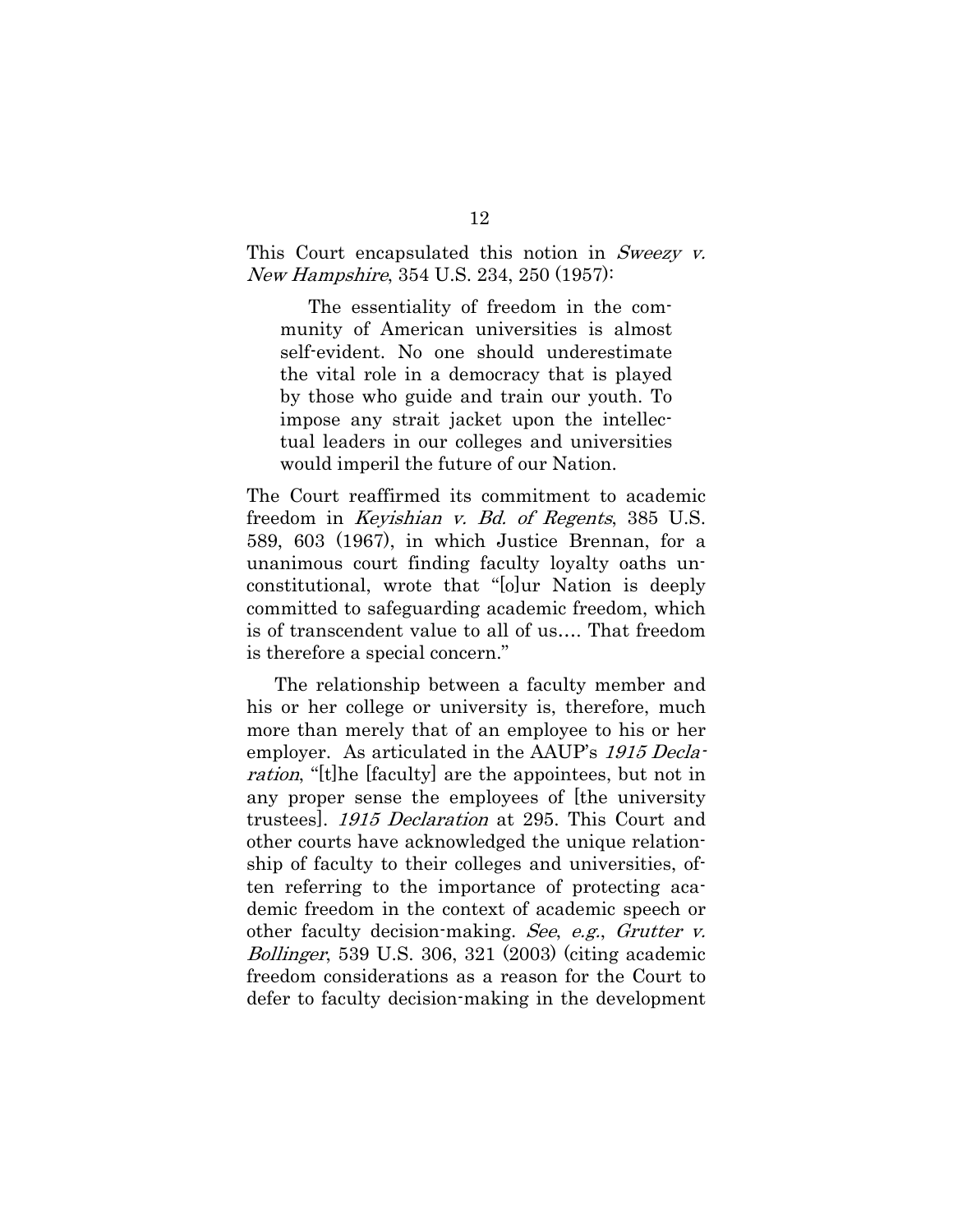of state university admissions processes); Regents of the University of Michigan v. Ewing, 474 U.S. 214, 226 (1985) (citing academic freedom concerns in deferring to faculty decision-making about academic matters with respect to decision to drop student from special medical school program).

Thus it is particularly concerning to *Amici* that key arguments of Petitioner and the AAU, AUTM, et al., urge extension of the purportedly-analogous "hired to invent" or "work made for hire" doctrines in ways that might diminish the rights of academic inventors under the Bayh-Dole Act. Petitioner looks to "general federal common law" as applied in a lone 1924 decision, see Petitioner's Br. at 57-58, which Respondents easily distinguish, see Respondents' Br. at 70-71. Unlike the normal role of academic researchers, Mr. Peck developed precisely the process and machinery his short-term employment contract engaged him to invent to solve an expressly-defined problem. Standard Parts Co. v. Peck, 264 U.S. 52, 59-60 (1924). Had Congress intended to extrapolate so profoundly from this narrow opinion, or to synchronize patent law with "work made for hire" in sections 101 and 201(b) of the Copyright Act, see 17 U.S.C. §§ 101, 201(b), one would expect to find some scintilla of evidence in the Bayh-Dole language or its legislative history. As the briefs supporting Petitioner reveal, no such evidence can be found.

The attempted analogy to the Copyright Act's work for hire doctrine fails for two additional reasons. As a basic matter, the Patent Act has absolutely no provision mirroring the Copyright Act's "work made for hire" approach. The Patent Act states that patent ownership is granted to inventors.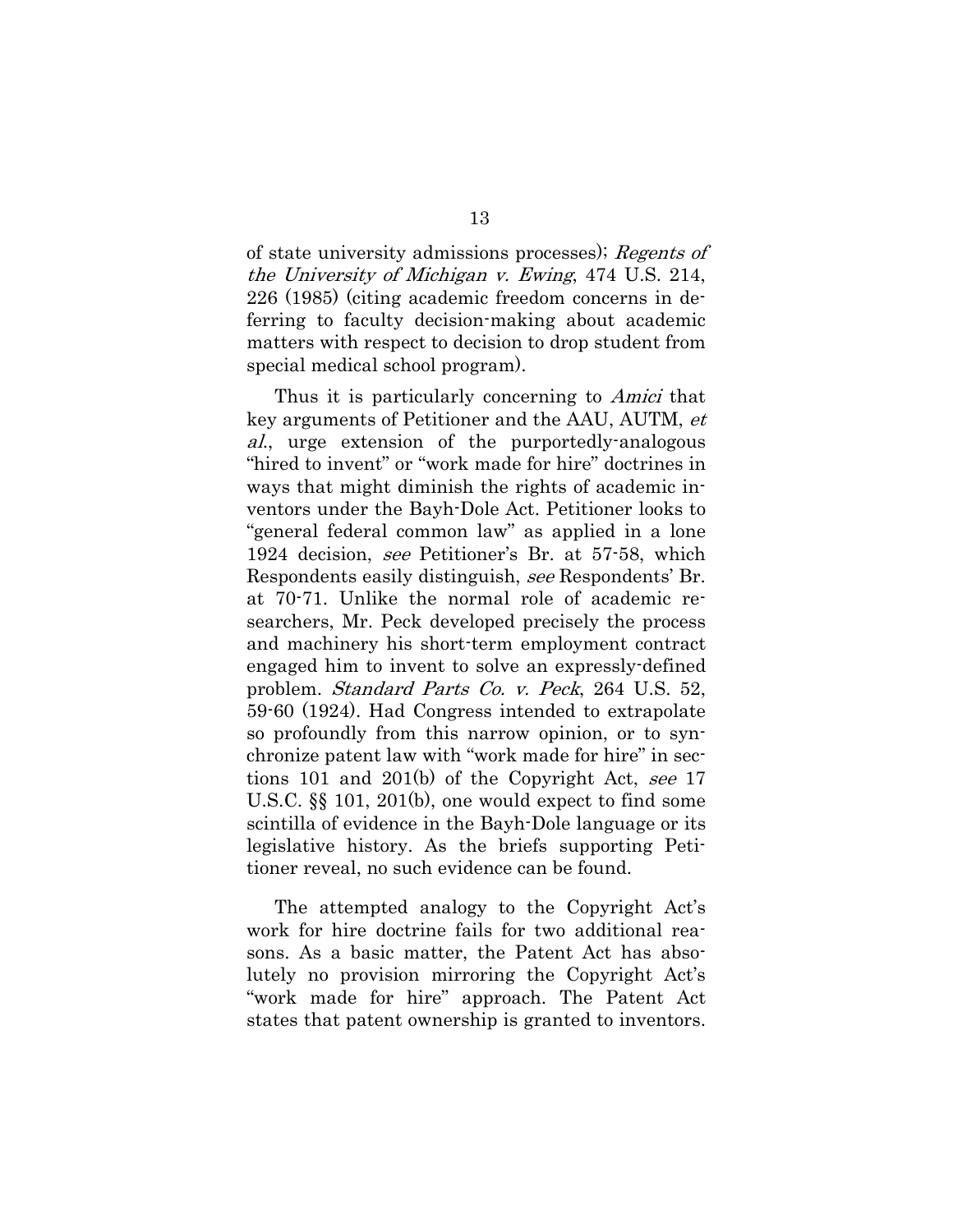35 U.S.C. § 261. In addition, unlike Mr. Peck or others hired to develop specific inventions, faculty researchers and scholars have significant independent control over the areas in which they conduct research, as well as the content of their teaching. The work of faculty inventors, therefore, does not meet the traditional requirements of a work for hire.

Although the AAUP has not published a statement directly addressing ownership interests of faculty in inventive works, the 1999 Statement on Copyright explains that the "prevailing academic practice [has been] to treat the faculty member as the copyright owner of works that are created independently and at the faculty member's own initiative for traditional academic purposes." AAUP POLICY DOCUMENTS & REPORTS, at 214.

This prevailing practice has been recognized by the federal courts. For example, as Judge Posner stated in *Hays v. Sony Corporation of America*, 847 F.2d 413, 416 (7th Cir. 1988):

Although college and university teachers do academic writing as a part of their employment responsibilities and use their employer's paper, copier, secretarial staff, and (often) computer facilities in that writing, the universal assumption and practice was that (in the absence of an explicit agreement as to who had the right to copyright) the right to copyright such writing belonged to the teacher rather than to the college or university. There were good reasons for the assumption. A college or university does not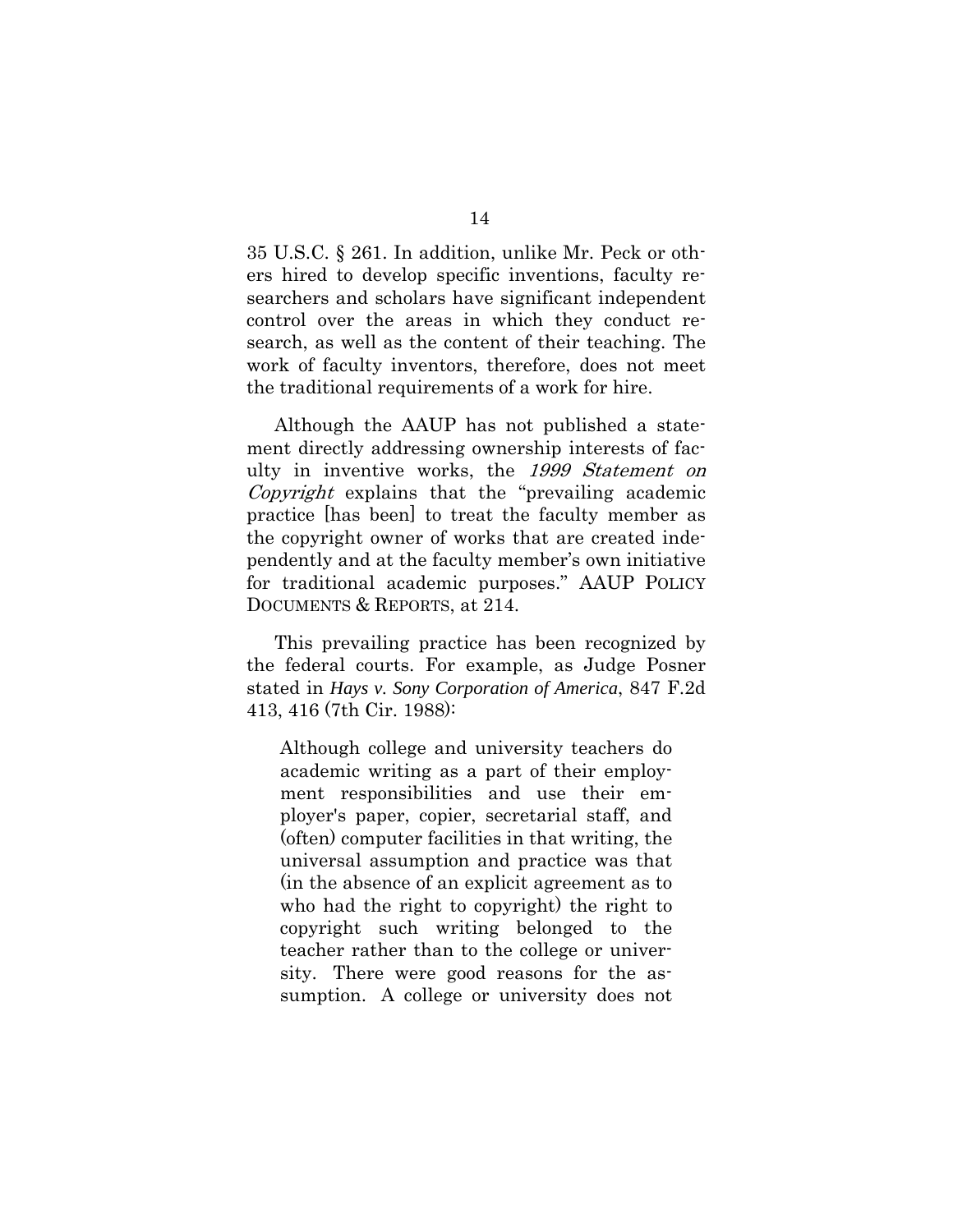supervise its faculty in the preparation of academic books and articles.4

Explicitly under the Patent Act, therefore, scholarly inventive work is owned by the faculty inventor and could not be deemed work-for-hire without violating the basic tenets of academic freedom—tenets that are fundamental to higher education and that ensure continued benefits to students, the community, and the public as a whole. Contrary to what Petitioner and AAU, AUTM, *et al.*, imply, faculty ownership of their inventive work accordingly is consistent with the purpose of the Bayh-Dole Act.

As Senator Dole wrote in mustering support for the Act, "Our economy is one which has always run on America's innovative genius." Press Release, Bob Dole, U.S. Sen., 'Public the Victim' for Lack of Limited Patent Right Policy, Dole Says (May 16, 1979), available at http://bayhdolecentral.com/dolePDF/Pat entPolicyPublicVictimPressRelease1979.pdf. That "fire of genius"5 burns in the minds of individuals who work alone or collaborate to manifest it in tangible inventions, not abstractly in institutions that dictate to them what to create. Quite the opposite of what Petitioner implies, "faculty members engage in unique specializations in which the substantive con-

l

<sup>4</sup> See also Weinstein v. University of Illinois, 811 F.2d 1091 (7th Cir. 1987) recognizing the practice that faculty owned their scholarly authored work unless the work falls into certain exceptions).

<sup>5</sup> See Abraham Lincoln, Second Lecture on Discoveries & Inventions, in 3 THE COLLECTED WORKS OF ABRAHAM LINCOLN 356, 363 (Roy P. Basler ed., Rutgers 1953) (Feb. 11, 1859).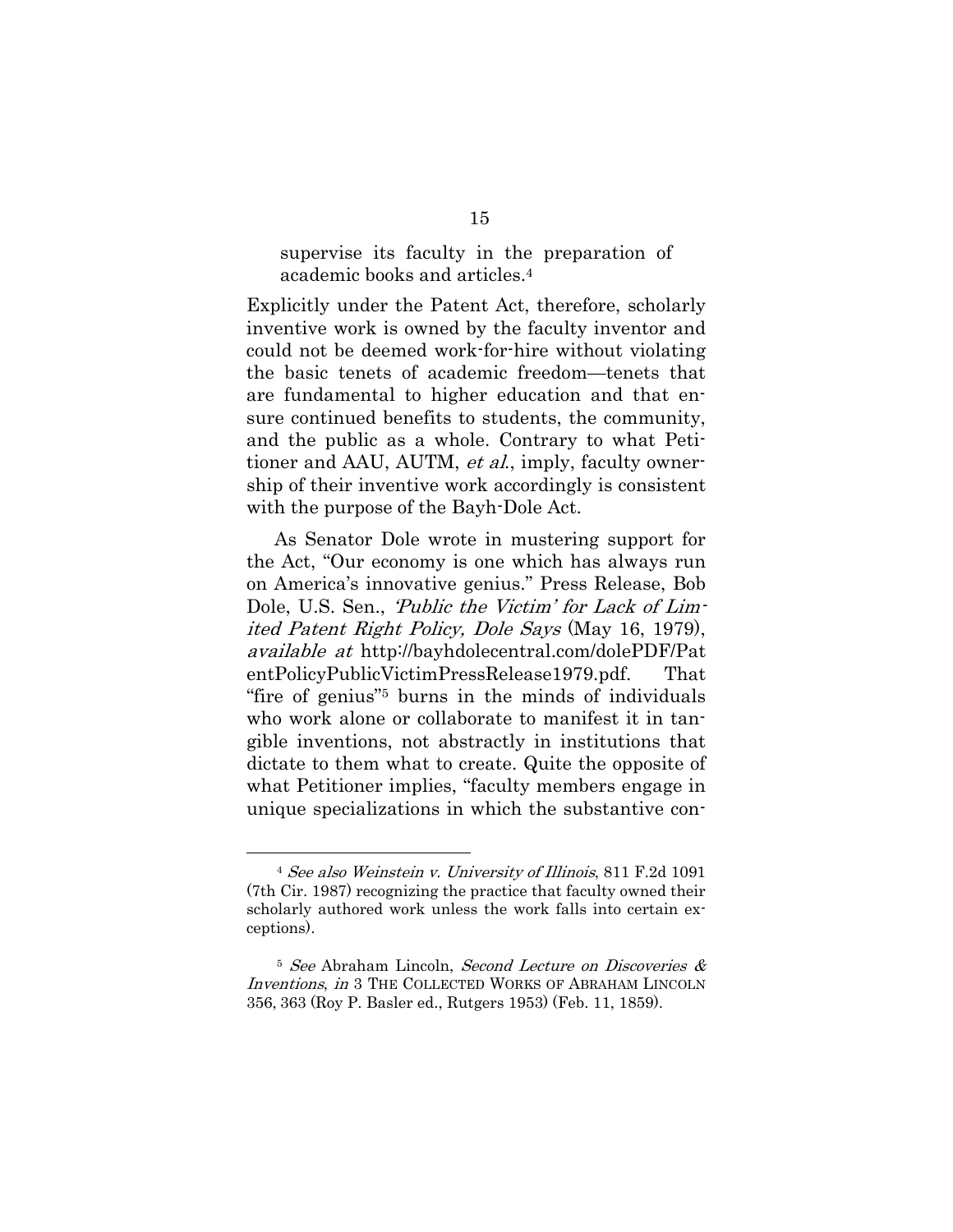tent may not be understood even by their first-line 'supervisor,' the department chairperson, who is a colleague." Martin Kenney & Donald Patten, Reconsidering the Bayh-Dole Act and the Current University Invention Ownership Model, at 1413 (2009). Indeed, "[m]any researchers choose a university career because of its relatively unstructured, unsupervised, and collegial environment." $6$  *Id*. The suggestion to graft a "hired to invent" or "work made for hire" framework onto Bayh-Dole poses grave risks to the existing rights of faculty inventors, longstanding academic practice, and the public's interest in a flourishing culture of discovery and creation.

## III. PETITIONER'S READING OF BAYH-DOLE CON-TRAVENES THE HISTORICAL RECOGNITION THAT FACULTY INVENTORS OWN THEIR INVENTIONS.

Consistent with 37 C.F.R.  $\S$  401.14(a)(f)(2) and Attorney General Biddle's survey reported in 1947, see AIPLA Br. at 10, universities themselves routinely have operated pursuant to the understanding that they must secure assignments from inventors under the Bayh-Dole Act, exactly as they do for inventions beyond the scope of the Act. On this point, Amici commend to the Court Part VI of the AIPLA brief and Part I.B.3 of Respondents' brief.

Respondents point to Petitioner, along with the University of Wisconsin and Iowa State University both signatories to the AAU, AUTM, et al., brief—as

 $\overline{a}$ 

<sup>6</sup> Respondents point out that Dr. Holodniy, far from being "hired to invent" anything specific, started out in clinical rotations at Stanford, before looking for possible research projects, which led to his work with Cetus. Respondents' Br. at 3.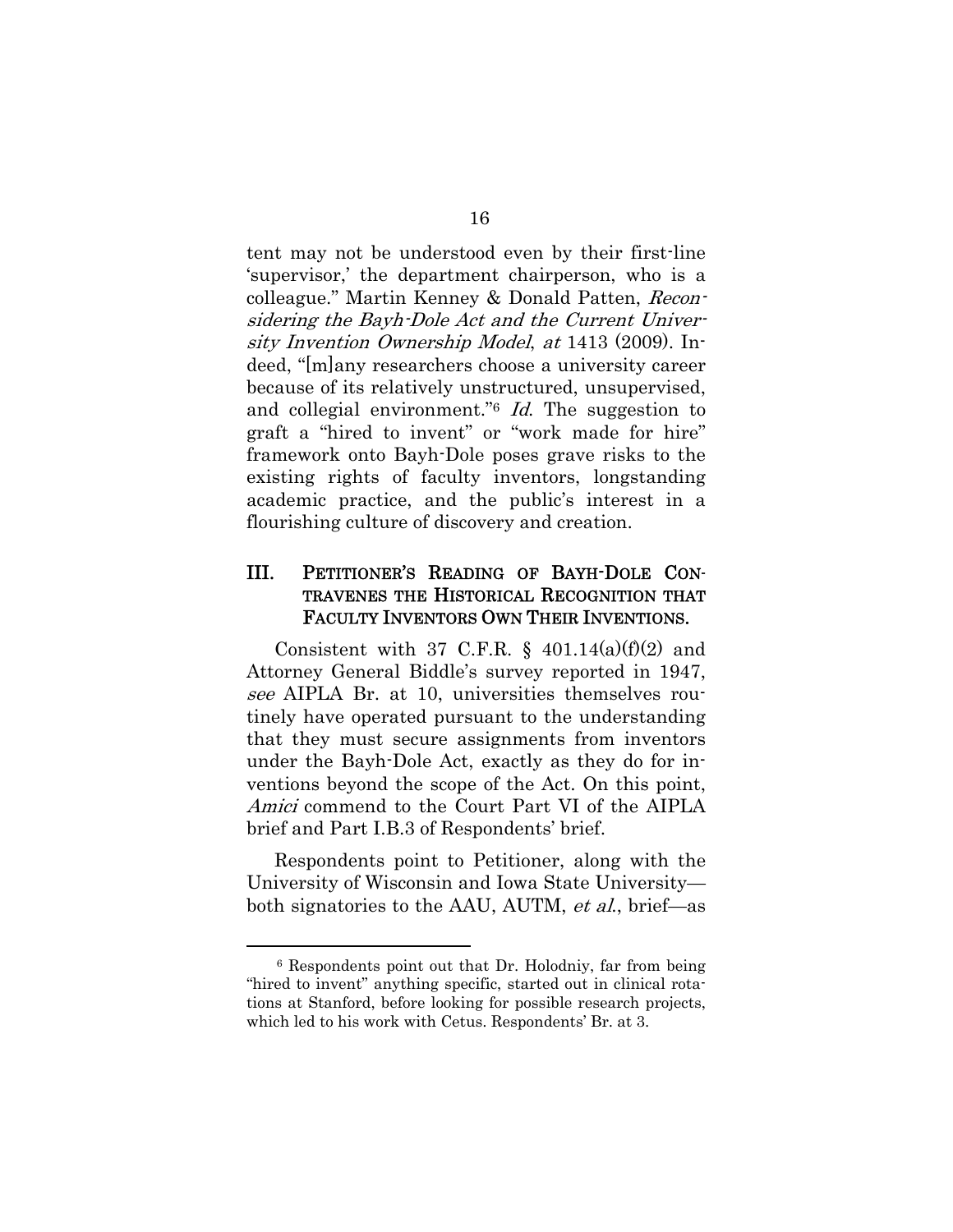examples of contractors whose written policies indisputably reflect an understanding that they bear the burden of securing assignments of ownership from inventors working on federally-funded research. See Respondents' Br. at 43. While Amici cannot locate the Intellectual Property Policy of each of the roughly seventy-five universities that joined the AAU, AUTM, et al., brief, even a quick search reveals myriad examples, a few of which have been sampled below:

### • Brandeis University —

 "The creator shall assign to the University all domestic and foreign rights to any such IP when requested to do so by the University, on forms provided for such purpose by the University."

Brandeis Intellectual Property Policy (Feb. 2004), available at http://www.brandeis.edu/otl/pdfs/ippol icy.pdf.

#### • California Institute of Technology —

 "I agree to assign, and hereby do assign, to the Institute all such inventions and copyrightable material…; and to execute all papers required."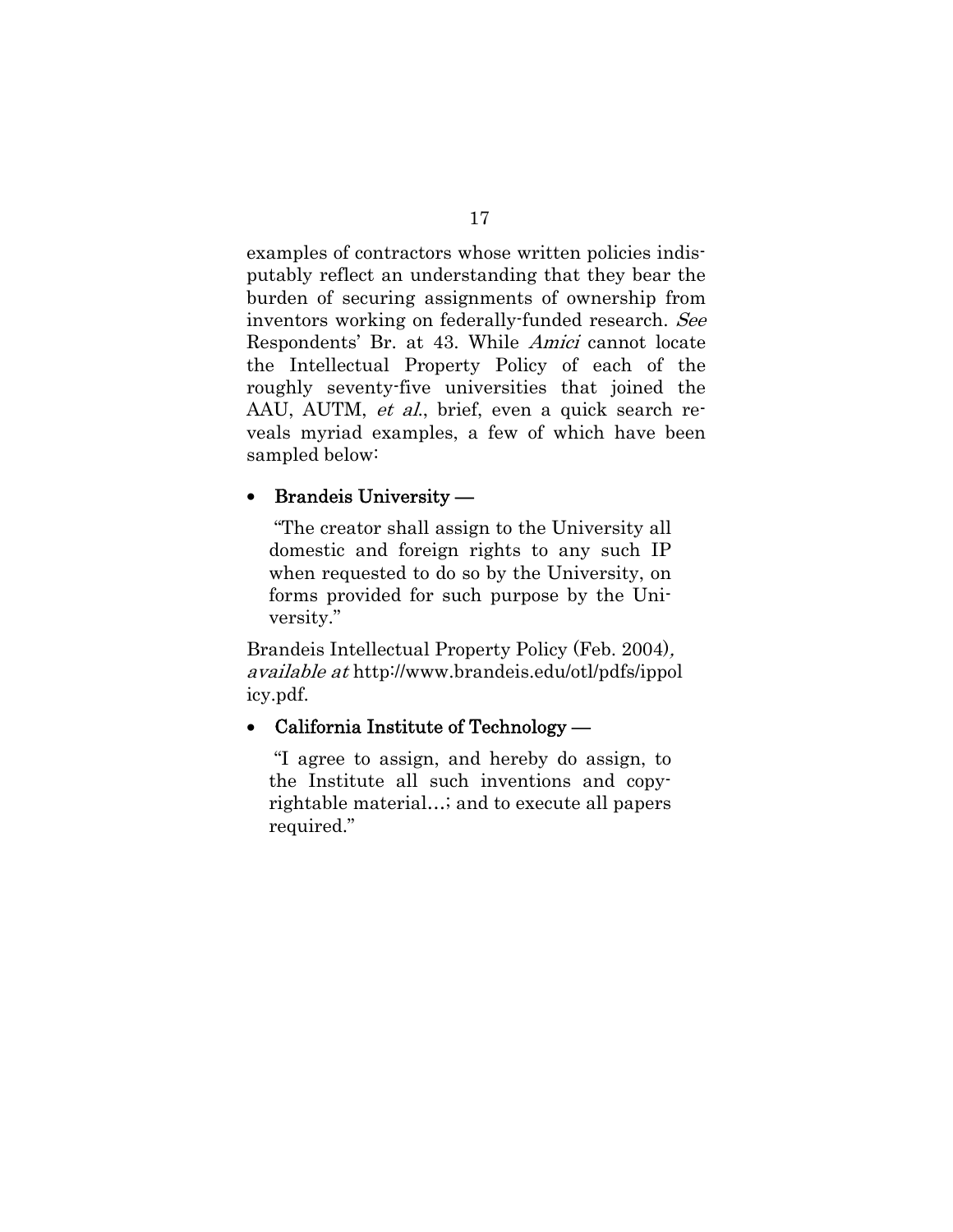California Institute of Technology Patent and Copyright Agreement (Dec. 30, 2003), available at https://www.ogc.caltech.edu/Forms/documents/paten tagreement.

#### Cornell University

"Cornell University requires inventors to assign to the university or its designee all rights and titles of their inventions and related property rights that result from activity conducted in the course of an appointment with the university and/or using university resources, including those provided through an externally funded grant, contract, or other type of award or gift to the university."

Inventions and Related Property Rights, 1 Cornell University Policy Library (June 4, 2010), available at http://www.dfa.cornell.edu/dfa/cms/treasurer/policy office/policies/volumes/academic/upload/vol1\_5.pdf.

Petitioner's argument that the decision on appeal throws "uncertainties" into the path of commercializing a "subject invention," see Petitioner's Br. at 46- 47, dissipates when faced with the reality of these universities' own policies. The decision below hardly "ignores the statute's thirty-year period of consistent and successful application." Id. Rather, it acknowledges and respects that Bayh-Dole has worked as intended since passage by removing artificial distinctions imposed on federally-funded inventions.

Notably, even in this small sample, the California Institute of Technology policy, supra, demonstrates that universities can craft policies incorporating the language of present assignment relied on by the Federal Circuit, rather than obtaining "a mere prom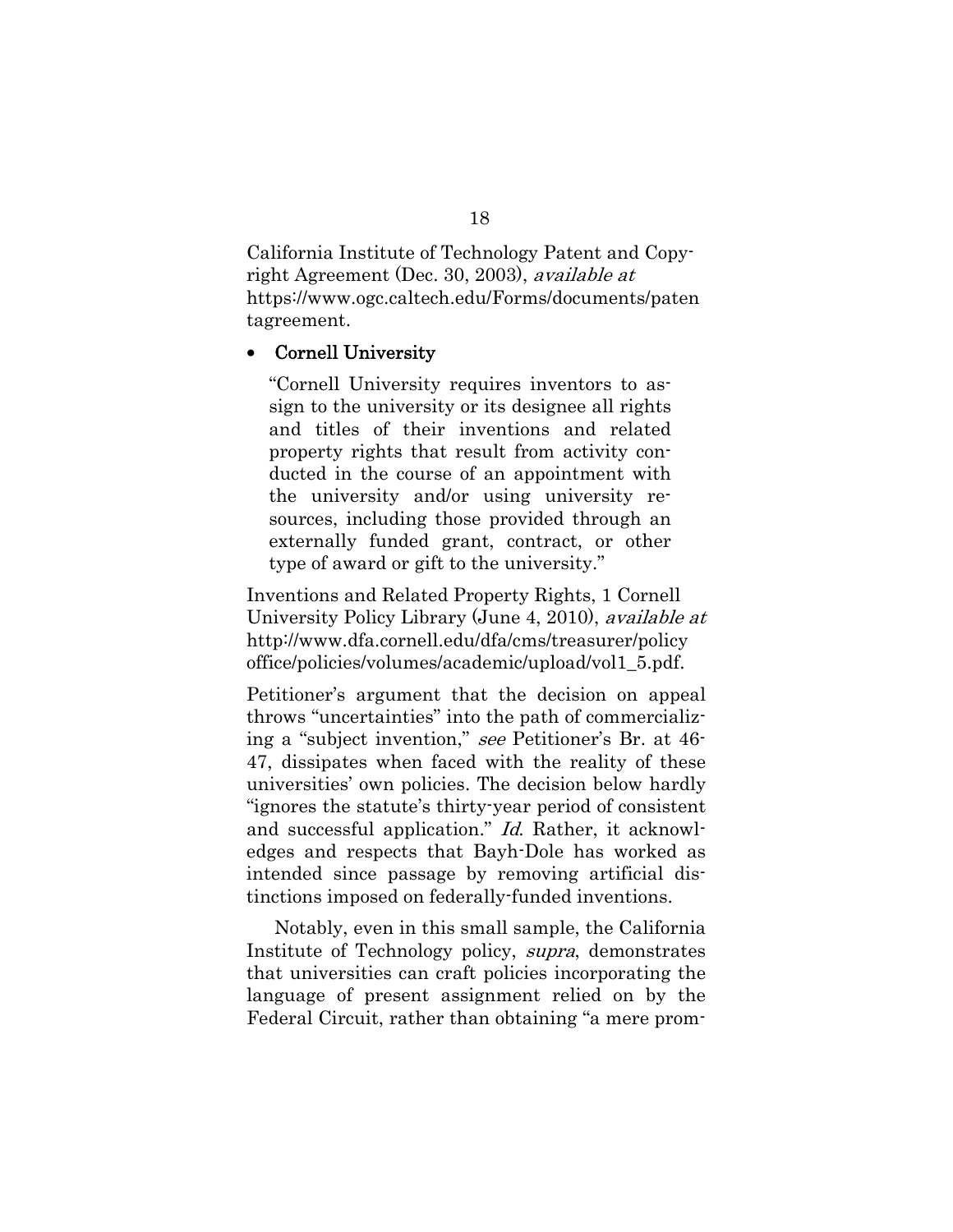ise to assign rights in the future." Bd. of Trustees of the Leland Stanford Junior Univ. v. Roche Molecular Sys., Inc., 583 F.3d 832, 841 (Fed. Cir. 2009); see also Imation Corp. v. Koninklijke Philips Elecs. N.V., 586 F.3d 980, 985-86 (Fed. Cir. 2009) (holding that "agrees to grant and does hereby grant" effectuated a present grant of rights in future inventions).

More importantly, these large sophisticated research universities have for thirty years engaged in the very process—acknowledging faculty ownership of inventions born from scholarly research and effectuating technology transfer of that ownership—that they now argue is unnecessary because Bayh-Dole vested title in them automatically for federallyfunded inventions. Why maintain such a structured regime of securing assignments to inventions derived from federal funding for such a long period of time, if they already fully own them?

### IV. APPLYING THE BAYH-DOLE ACT AS PETITIONER SEEKS WOULD DAMPEN PRIVATE ENTITIES' WILLINGNESS TO WORK WITH NONPROFIT RE-SEARCHERS.

Briefs for both sides opine on which outcome would chill collaboration between nonprofits and private enterprise, and stifle the ability to bring inventions covered by the Bayh-Dole Act to market. It is difficult to prove that reversing the Federal Circuit would destroy the willingness of businesses to welcome university researchers into their facilities. Yet Amici nevertheless agree with Part I.E.2 of Respondents' brief that a chilling effect more logically will spring from the fear that a single co-inventor associated with federal funds could deprive a private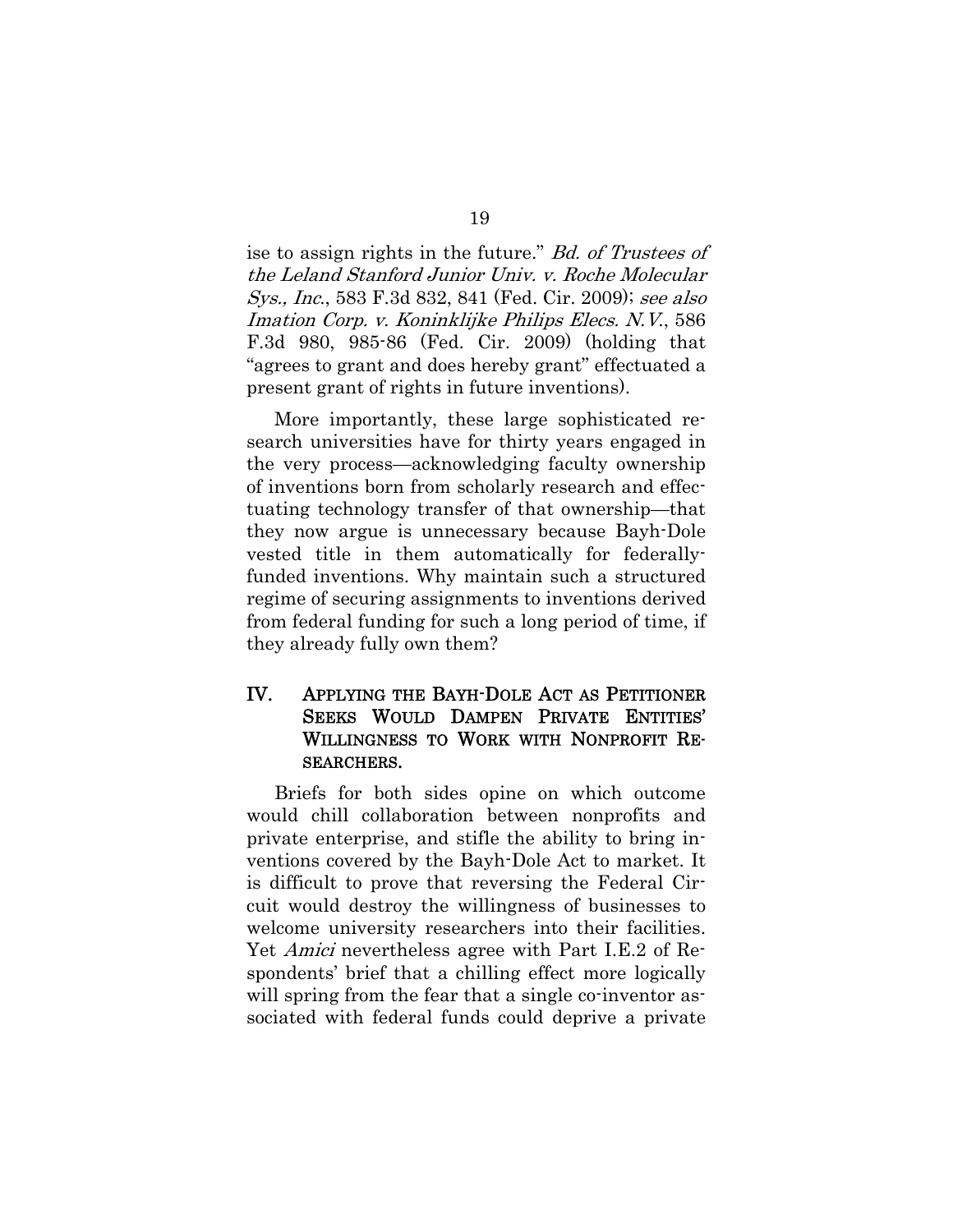business of contracted-for rights through newfound Bayh-Dole vesting.

Contrary to the briefs of Petitioner and its supporters, the need to monitor the outside activity of faculty that could trigger conflicts of interest raises no novel concerns. The AAUP publishes a statement of principles dating to 1965, in conjunction with the American Council on Education and the Federal Council of Science and Technology, which sets forth, under "University Responsibilities," that "[e]ach university participating in government-sponsored research should make known to the sponsoring government agencies … [the university's] procedures that enable it to be aware of the outside professional work of staff members participating in governmentsponsored research, if such outside work relates in any way to the government-sponsored research." On Preventing Conflicts of Interest in Government-Sponsored Research at Universities (1965), in AAUP POLICY DOCUMENTS & REPORTS at 184.

The AAUP has long emphasized both that faculty collaboration with industry is mutually beneficial, and that it presents the dangers that matured here:

Consulting relationships between university staff members and industry serve the interests of research and education in the university. Likewise, the transfer of technical knowledge and skill from the university to industry contributes to technological advance. Such relationships are desirable, but certain potential hazards should be recognized.

Id. at 182. In this case, though, Cetus appears to have done everything normally assumed possible to